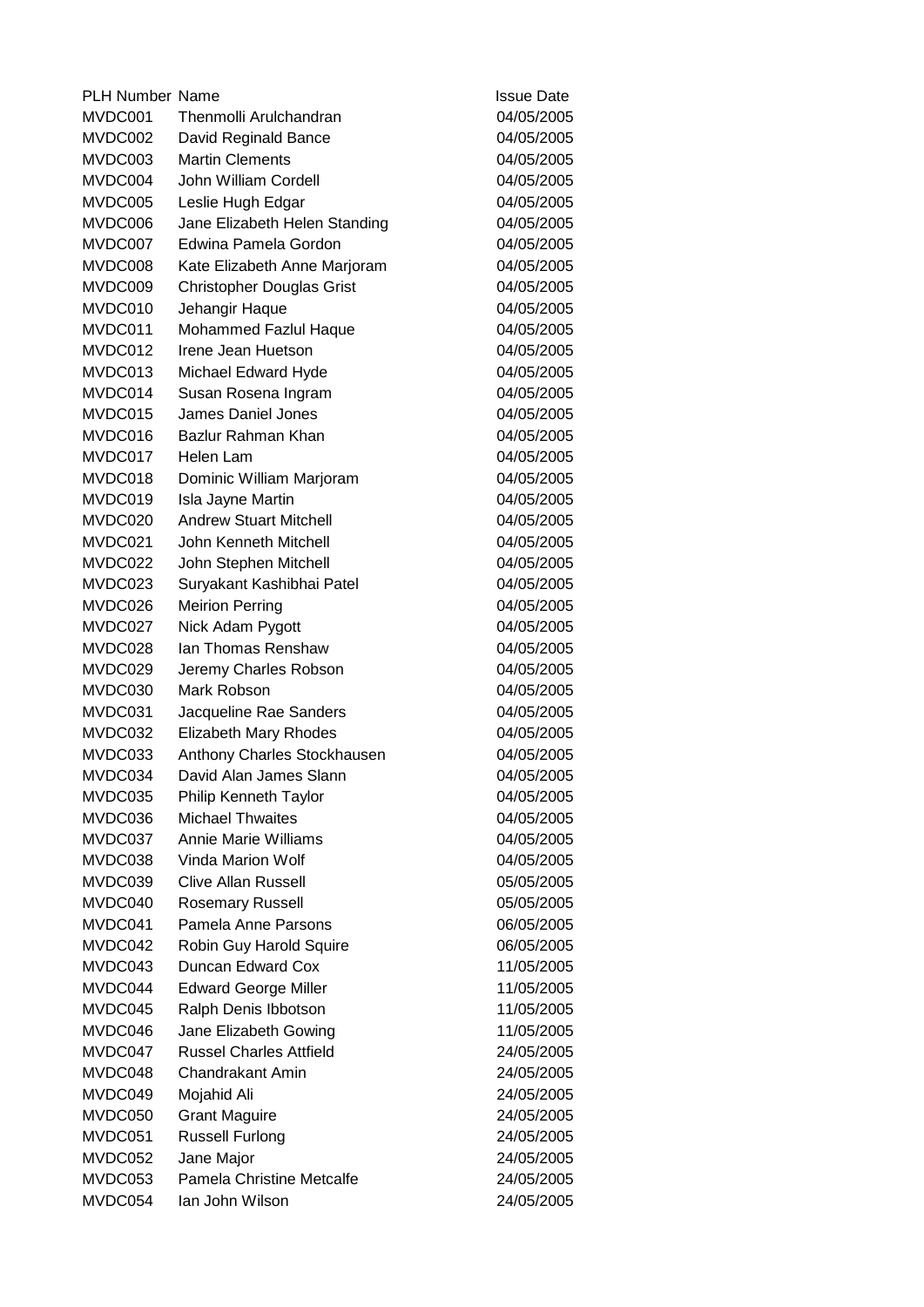MVDC055 Stephen John Bullen 27/05/2005 MVDC056 Nikki Minto 27/05/2005 MVDC057 Juel Ahmed 03/06/2005 MVDC058 Martin Leslie Earp 03/06/2005 MVDC059 Jill Mary Earp 03/06/2005 MVDC060 Christopher John Mitas 03/06/2005 MVDC061 Carole Ann Syred 03/06/2005 MVDC062 Terri Ann Brown 03/06/2005 MVDC063 Richard Peter Standen 13/06/2005 MVDC064 Eric John Bateman 13/06/2005 MVDC065 William Austin Lewis 13/06/2005 MVDC066 Mohammed Sahazhan Miah 13/06/2005 MVDC067 Christopher John Knox 13/06/2005 MVDC068 Roger Stuart Norminton 13/06/2005 MVDC069 Victoria Louise Moore 13/06/2005 MVDC070 Jill Louise Cordell 13/06/2005 MVDC071 Phillip Murray Nisbet 13/06/2005 MVDC072 Wendy Marilyn Nisbet 13/06/2005 MVDC073 Catherine Michelle Allan 15/06/2005 MVDC074 Kunjal Desai 15/06/2005 MVDC075 Sujit Desai 15/06/2005 MVDC076 Michael Sorrell 21/06/2005 MVDC077 Mark James Turrell 20/06/2005 MVDC078 Alison Jane Mackender 21/06/2005 MVDC079 Hazel Anne Way 21/06/2005 MVDC080 Emma Jane Walsh 21/06/2005 MVDC081 Barbara Jean Cuthbert 28/06/2005 MVDC082 Ms Claire Elizabeth Churchouse 28/06/2005 MVDC083 Amitkumar Dhirajlal Patel 28/06/2005 MVDC084 Sangita Patel 28/06/2005 MVDC085 William Robertson Bryce 28/06/2005 MVDC086 Nathalie Jacqueline Ciet 28/06/2005 MVDC087 Samantha Clare Syrett 28/06/2005 MVDC088 Simon Clermont Witt 04/07/2005 MVDC089 Paula Michelle Thoukydides 04/07/2005 MVDC090 Peter George Smalley 14/07/2005 MVDC091 Nicholas John Patrick Power 14/07/2005 MVDC092 Jacinta Maria Power 14/07/2005 MVDC093 Laura Anne Kulisic 14/07/2005 MVDC094 Paul John Killick 14/07/2005 MVDC095 Gillian Kathleen Amos 14/07/2005 MVDC096 Frederick Batt 19/07/2005 MVDC097 Michelle Boorman 19/07/2005 MVDC098 Tammie Louise Boorman 19/07/2005 MVDC099 Poul Bhanot 05/08/2005 MVDC100 Gita Bhanot 05/08/2005 MVDC101 Neswar Ali 18/07/2005 MVDC102 Nigel Anthony Weedon 19/07/2005 MVDC103 Elaine Lorretta Davis 19/07/2005 MVDC104 Shirley Lorretta Welham 19/07/2005 MVDC105 Peter Howard Gibson 19/07/2005 MVDC106 Lance Jermey 19/07/2005 MVDC107 Conrad Ernest George Taylor 19/07/2005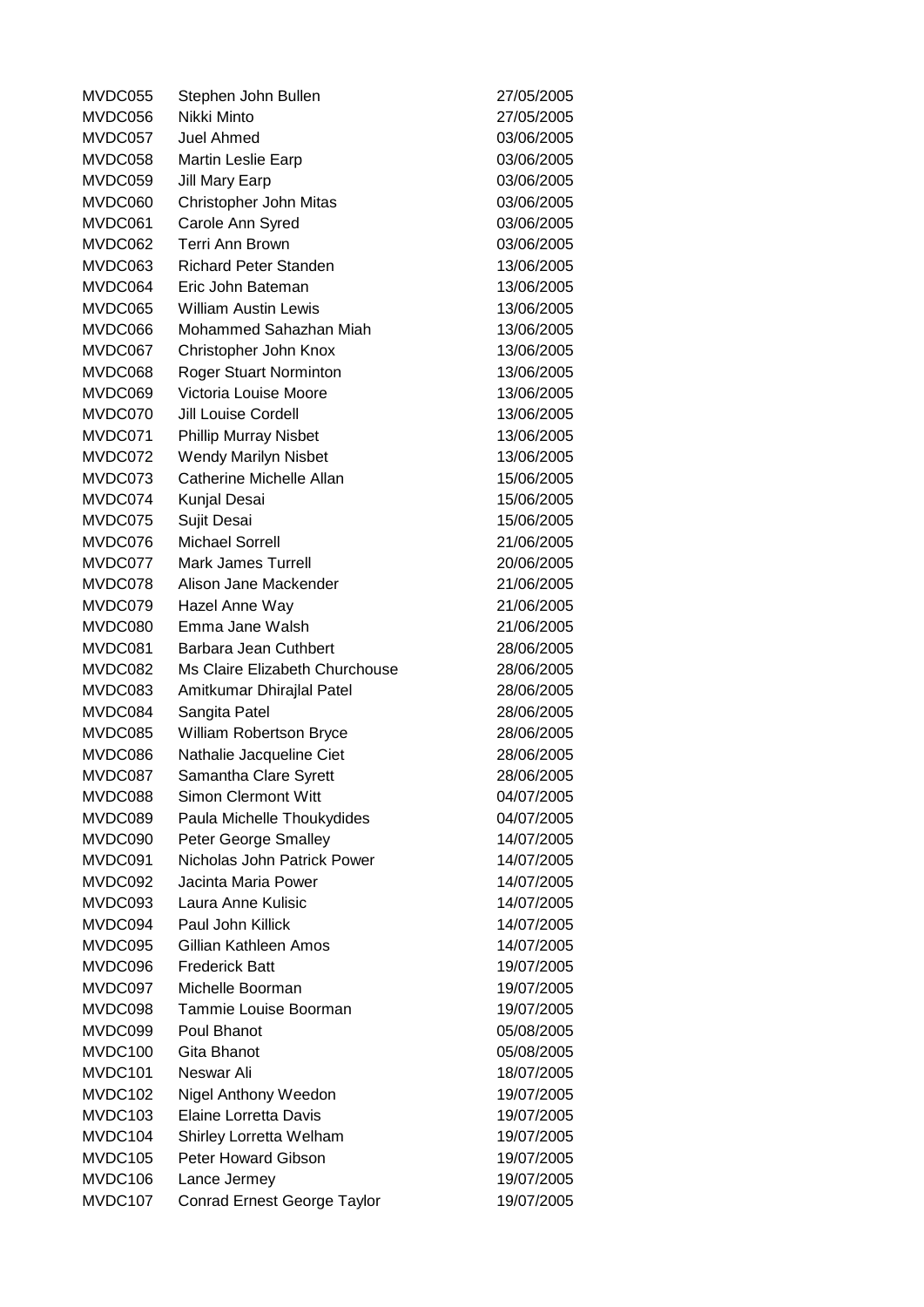| MVDC108 | <b>Jason Clifford Pearce</b>       | 19/07/2005 |
|---------|------------------------------------|------------|
| MVDC109 | George Campbell                    | 19/07/2005 |
| MVDC110 | Peter John Barrett                 | 23/06/2005 |
| MVDC111 | Hasmukh Velji Chavda               | 20/07/2005 |
| MVDC112 | Daniel Goodwin                     | 05/08/2005 |
| MVDC113 | James David Halliday               | 05/08/2005 |
| MVDC114 | Christopher Wood                   | 18/08/2005 |
| MVDC115 | <b>Terry Watkins</b>               | 18/08/2005 |
| MVDC116 | Lawrence Sydney Smart              | 18/08/2005 |
| MVDC117 | Ryan Moroney                       | 18/08/2005 |
| MVDC118 | Simon Karl Nicholas Pickup         | 18/08/2005 |
| MVDC120 | Anne Burgess                       | 18/08/2005 |
| MVDC121 | <b>Richard Paul Glaister</b>       | 18/08/2005 |
| MVDC122 | Kevin Bance                        | 18/08/2005 |
| MVDC123 | Philip Blackband                   | 18/08/2005 |
| MVDC124 | Sarah Jane Bloomfield              | 18/08/2005 |
| MVDC125 | Helen Patricia Burt                | 18/08/2005 |
| MVDC126 | <b>Robert James Crowfoot</b>       | 18/08/2005 |
| MVDC127 | <b>Simon Fenton Jones</b>          | 18/08/2005 |
| MVDC128 | <b>Craig Marston</b>               | 07/09/2005 |
| MVDC129 | Abdul Rahman                       | 05/09/2005 |
| MVDC130 | Thomas C M Leveritt                | 05/09/2005 |
| MVDC131 | Abdul Jalil                        | 05/09/2005 |
| MVDC132 | Sarah Mary Connolly                | 05/09/2005 |
| MVDC133 | Mark Damian Bovaird                | 05/09/2005 |
| MVDC134 | Nicholas Wynne Hughes              | 05/09/2005 |
| MVDC135 | Naina Hasmukh Chavda               | 05/09/2005 |
| MVDC136 | <b>Edwin Meirion Evans</b>         | 05/09/2005 |
| MVDC137 | Alexander Gordon Motley            | 05/09/2005 |
| MVDC138 | <b>Yock Chong</b>                  | 05/09/2005 |
| MVDC139 | Richard George John Bowden         | 05/09/2005 |
| MVDC140 | Stephen Charles Slayford           | 06/09/2005 |
| MVDC141 | Josephine Amelia Beverley Slayford | 06/09/2005 |
| MVDC143 | Ian Michael Samler                 | 06/09/2005 |
| MVDC144 | Simon Patrick Hardcastle           | 06/09/2005 |
| MVDC145 | Andrew Bush                        | 06/09/2005 |
| MVDC146 | Christopher Adrian White           | 06/09/2005 |
| MVDC147 | <b>Gillian Denise White</b>        | 06/09/2005 |
| MVDC148 | <b>Marianne Miller</b>             | 06/09/2005 |
| MVDC149 | <b>Robert Brown Forrester</b>      | 06/09/2005 |
| MVDC150 | Andrew John Mangion                | 06/09/2005 |
| MVDC151 | Nicola Jane Mason                  | 06/09/2005 |
| MVDC152 | <b>Edward Patrick Hanlon</b>       | 06/09/2005 |
| MVDC153 | Christopher John Hart              | 06/09/2005 |
| MVDC154 | <b>Stuart Hamilton Yeatman</b>     | 06/09/2005 |
| MVDC155 | Fiona Patricia Humphreys           | 06/09/2005 |
| MVDC156 | Matthew Daniel Ingham              | 06/09/2005 |
| MVDC157 | <b>Paul Howell Davies</b>          | 06/09/2005 |
| MVDC158 | Angela Hazel Litten                | 06/09/2005 |
| MVDC159 | Ian Macbeth                        | 07/09/2005 |
| MVDC160 | James Oliver Slayford              | 07/09/2005 |
| MVDC161 | Alan Sydney McDonald               | 07/09/2005 |
| MVDC162 | <b>Trevor Anthony Mitchell</b>     | 07/09/2005 |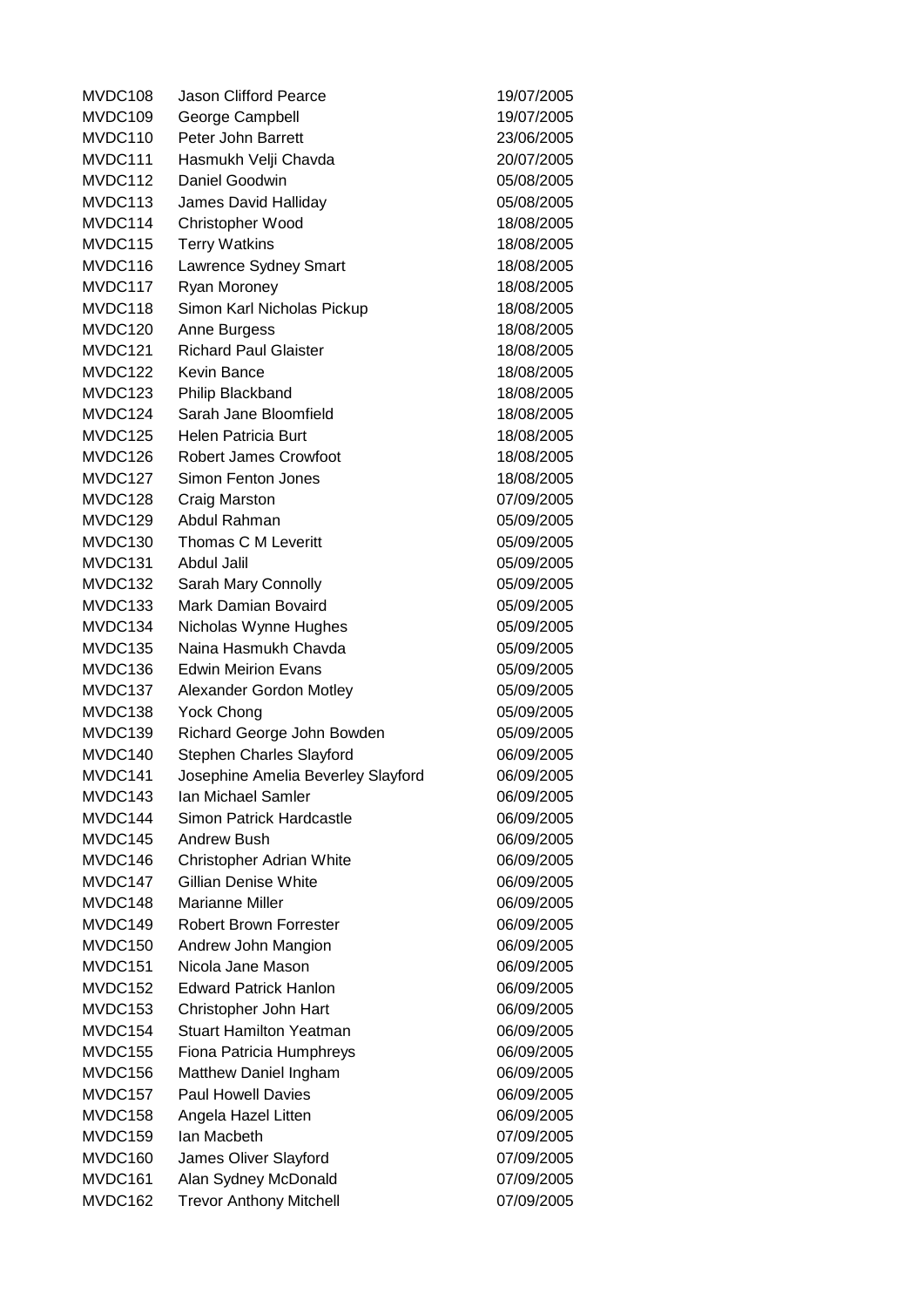MVDC163 Gousul Choudhury 07/09/2005 MVDC164 Roland Clack 07/09/2005 MVDC165 Jonathan Windsor-Luck 07/09/2005 MVDC166 Denise Ann Richmond 07/09/2005 MVDC167 Ricardo Anthony Jemmott 07/09/2005 MVDC168 Leigh Hogarty 07/09/2005 MVDC169 Yasemin Ezen 08/09/2005 MVDC170 Lin Fah Low 08/09/2005 MVDC171 Robin John Taylor 08/09/2005 MVDC172 Gregory Peter Sergeant 08/09/2005 MVDC173 Melody Byway 08/09/2005 MVDC174 Rebecca Sealy 08/09/2005 MVDC175 Andrew James Powderhill 08/09/2005 MVDC176 Phillippa Therese Boyle 08/09/2005 MVDC177 Paul Jason Dunham 08/09/2005 MVDC178 Clive Blunden 08/09/2005 MVDC179 Rebecca Horn 08/09/2005 MVDC180 Nurul Amin Laskar 08/09/2005 MVDC181 Nicholas Michael Woolf 08/09/2005 MVDC182 Andrew Norman Mackinlay Young 08/09/2005 MVDC183 Jeremy Charles Shepherd 14/10/2005 MVDC184 David Pellen 14/09/2006 MVDC185 Andrew John Keen 21/10/2005 MVDC186 Yvonne Lydia Hendrika Duckett 03/11/2005 MVDC187 Steven William Duckett 03/11/2005 MVDC188 Martin Charles Bedford 27/09/2005 MVDC189 Anna Josephine Abrehart 31/10/2005 MVDC190 Richard Abrehart 31/10/2005 MVDC191 Markandu Ahilan 31/10/2005 MVDC192 Richard Barrie Arminson 01/11/2005 MVDC193 Mohammed Alakhal 01/11/2005 MVDC194 Matthew Harber 03/11/2005 MVDC195 Robert John Elvin **1988** 03/11/2005 MVDC196 Michael John Kemp 02/11/2005 MVDC197 Paul Adair 01/11/2005 MVDC198 Keith Loveridge 29/10/2005 MVDC199 Andrew James Hay 25/10/2005 MVDC200 John Patrick Healy 26/10/2005 MVDC201 Richard Hodgson 04/11/2005 MVDC202 Joinol Hoque 04/11/2005 MVDC203 Mohammed Abdul Shahid 04/11/2005 MVDC204 Abdul Kabir 04/11/2005 MVDC205 Elizabeth Ann Freeman 01/11/2005 MVDC206 Nora Friday 04/11/2005 MVDC207 Anthony Wingate 01/11/2005 MVDC208 Michael Hugh Awin 01/11/2005 MVDC209 Paul Justin Baker 02/11/2005 MVDC210 Sandy Berger 02/11/2005 MVDC211 Robert James Bettesworth 21/10/2005 MVDC212 Steven Wingate 01/11/2005 MVDC213 Peter Donegan Cole 01/11/2005 MVDC214 Stephen Gary Conway 02/11/2005 MVDC215 Margaret Mary Arminson 01/11/2005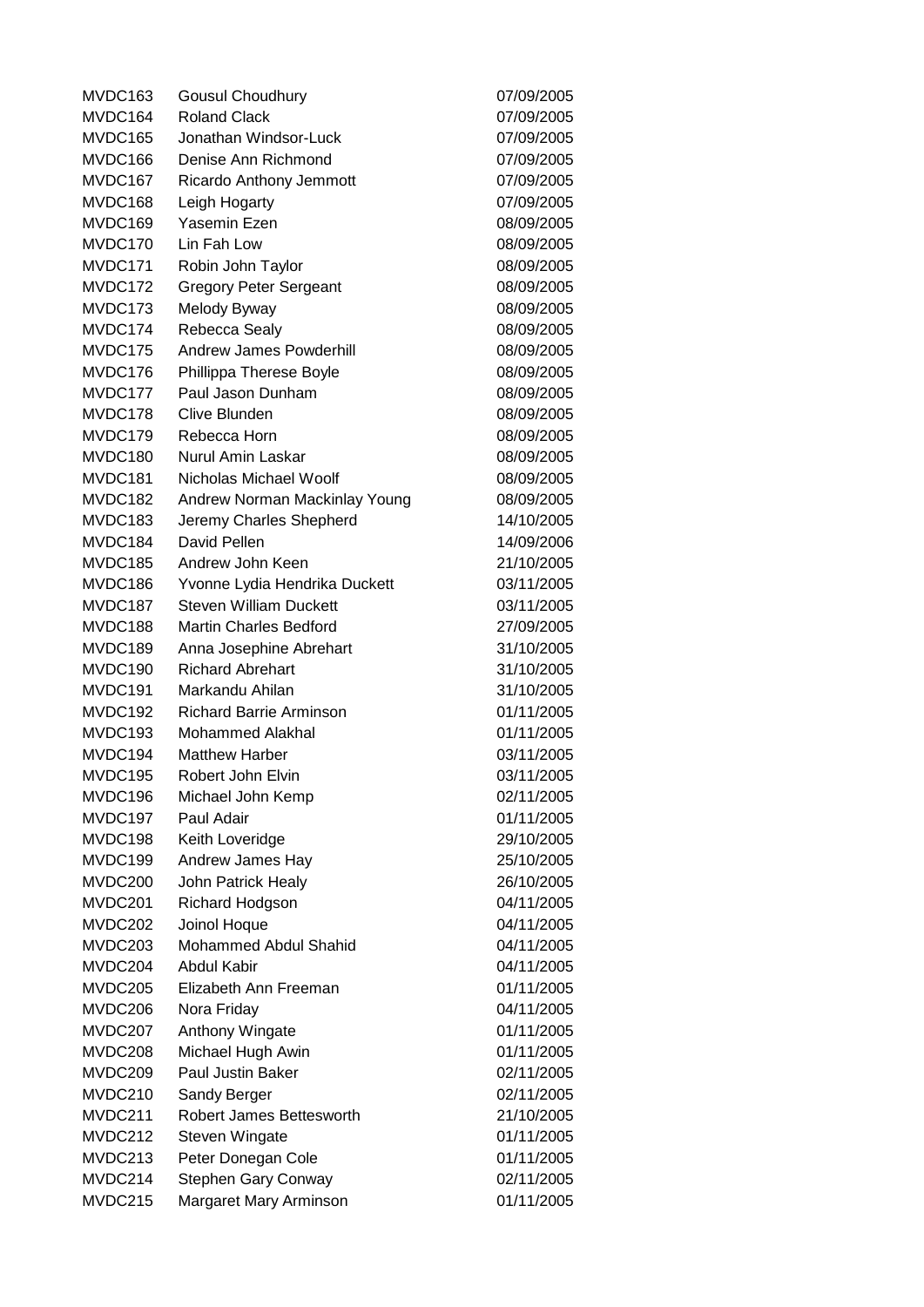MVDC216 James Edward Atkinson 02/10/2005 MVDC217 James Peter Monks 08/11/2005 MVDC218 Krystyna Bernadette Monks 08/11/2005 MVDC219 Clive James Moss 01/11/2005 MVDC220 Darren James Muller 28/10/2005 MVDC221 Gwneth Audrey McCarthy 08/11/2005 MVDC222 Jemma Franco 03/11/2005 MVDC223 Fareed Abdulla Hassan 05/11/2005 MVDC224 Richard Copus 25/10/2005 MVDC225 Troy Thomas Cox 01/11/2005 MVDC226 Jose Luis de Abreu 01/11/2005 MVDC227 Roy William Harrington 06/11/2005 MVDC228 Raspal Sangha 05/11/2005 MVDC229 David James Steel 29/10/2005 MVDC230 Alan Donald Sinclair **1980 11/2005** 08/11/2005 MVDC231 Phillip Skews 02/11/2005 MVDC232 Mark Joseph Thornberry 04/11/2005 MVDC233 Tristan Damian Suppiah 27/10/2005 MVDC234 Suzanne Mary Toner 04/11/2005 MVDC235 Elizabeth Jane Treliving 08/11/2005 MVDC236 Bryan Matthew Walker 09/11/2005 MVDC237 Richard William Walton 27/10/2005 MVDC238 Michael Richard Hansard Watkins 05/11/2005 MVDC239 Jason Scott Watson **1988** 05/11/2005 MVDC240 Nicola Elaine Wright 25/10/2005 MVDC241 Peter Wright 25/10/2005 MVDC242 Raul Alejandro Puyo Perry 19/10/2005 MVDC243 Rebecca Anne Pellen 18/10/2005 MVDC244 Dietmar Claus Post 02/11/2005 MVDC245 Robyn Proctor 25/10/2005 MVDC246 Kenneth Proctor 25/10/2005 MVDC247 Mezanur Rahman 03/11/2005 MVDC248 Mujibur Rahman 04/11/2005 MVDC249 Cynthia Coomb 25/10/2005 MVDC250 Jonathan Philip Reynolds 29/10/2005 MVDC251 Thomas David Robinson 06/11/2005 MVDC252 Graham Marskell 28/10/2005 MVDC253 Stephen Andrew Meeke 03/11/2005 MVDC254 Jaxon Stone McKenna 22/10/2005 MVDC255 Marc Gareth Osborne 05/11/2005 MVDC256 Chitesh Patel 03/11/2005 MVDC257 Dhirubhai Govindbhai Patel 04/11/2005 MVDC258 Roger William Main 17/11/2005 MVDC259 Colin Suckling 10/10/2005 MVDC260 Ian Mitchell 17/11/2005 MVDC261 Paul Robert Lindsay 06/11/2005 MVDC262 Adam Paul Smart 18/11/2005 MVDC263 Joseph Darmanin 18/11/2005 MVDC264 Nigel Stanley Oates 30/11/2005 MVDC265 Makin Miah 30/11/2005 MVDC266 Kirsty Morag Saward-Dumbris 30/11/2005 MVDC267 Louise Wright 30/11/2005 MVDC268 Antony Moriarty 02/12/2005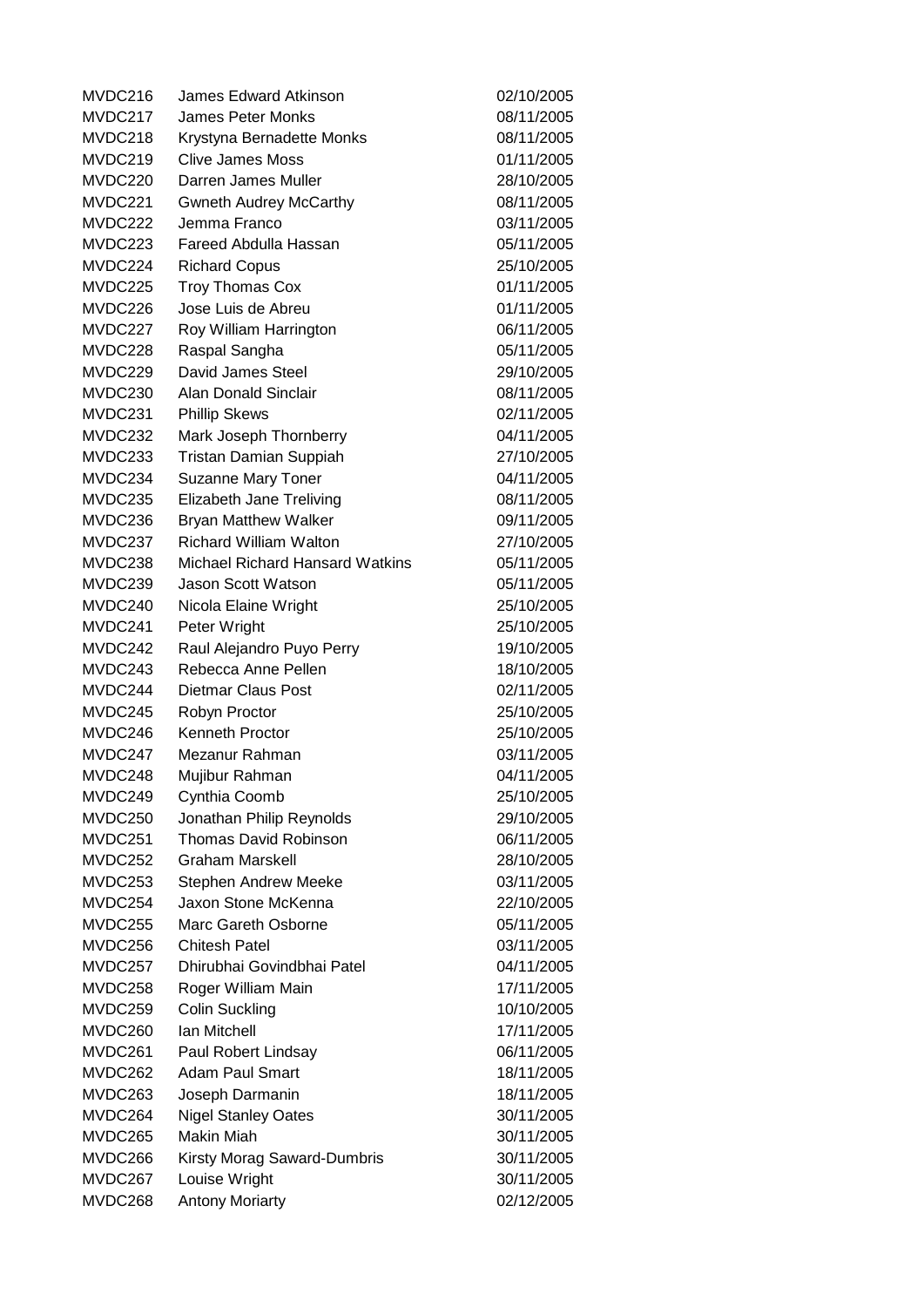| MVDC269 | David Richard King                 | 02/12/2005 |
|---------|------------------------------------|------------|
| MVDC270 | Deborah Jane Parmenter             | 12/12/2005 |
| MVDC271 | Kirstan Patricia Elizabeth Wickens | 12/12/2005 |
| MVDC272 | Peter Corbett                      | 22/12/2005 |
| MVDC273 | <b>Helen Louise McEntire</b>       | 22/12/2005 |
| MVDC274 | <b>Claire Kuras</b>                | 22/12/2005 |
| MVDC275 | Louisa Hogarty                     | 22/12/2005 |
| MVDC276 | <b>Rob Valentine</b>               | 22/12/2005 |
| MVDC277 | Neil McArdle                       | 23/12/2005 |
| MVDC278 | Mrs Samantha Judith Richardson     | 05/01/2006 |
| MVDC279 | <b>John Edward Moore</b>           | 26/01/2006 |
| MVDC280 | Lorraine Victoria Stott            | 01/02/2006 |
| MVDC281 | Jillian Mary King                  | 01/02/2006 |
| MVDC282 | <b>Frances Anne Thursby</b>        | 01/02/2006 |
| MVDC283 | Stephen Bowyer                     | 01/02/2006 |
| MVDC284 | Paul Richard Leach                 | 01/02/2006 |
| MVDC285 | Norman David Baker                 | 01/02/2006 |
| MVDC286 | Carey Manger                       | 01/02/2006 |
| MVDC287 | Sally Ann Woodhams                 | 14/02/2006 |
| MVDC288 | <b>Jill Maria Pickett</b>          | 14/02/2006 |
| MVDC289 | Benjamin Adam Elliott              | 22/02/2006 |
| MVDC290 | <b>Desmond Leslie Edwards</b>      | 14/02/2006 |
| MVDC291 | John Hampton                       | 14/02/2006 |
| MVDC292 | <b>Richard William Findlay</b>     | 06/07/2006 |
| MVDC293 | Louise Thomas                      | 20/02/2006 |
| MVDC294 | <b>Richard Anthony Burgess</b>     | 20/03/2006 |
| MVDC295 | <b>Gary Rolfe</b>                  | 20/02/2006 |
| MVDC296 | Karen Joy Breakspear               | 20/02/2006 |
| MVDC297 | Krzysztof Mariusz Kulesza          | 20/02/2006 |
| MVDC298 | Murugathas Balasubramaniam         | 20/02/2006 |
| MVDC299 | Mark James Dransfield              | 07/04/2009 |
| MVDC300 | David Matthew Cachemaille          | 21/02/2006 |
| MVDC301 | Gabriel Butnariu                   | 21/02/2006 |
| MVDC302 | Kevin Albert Brown                 | 17/02/2006 |
| MVDC303 | Mark Quentin Robinson              | 21/02/2006 |
| MVDC304 | Karen Sarah Brash                  | 06/07/2006 |
| MVDC305 | <b>Gavin Richard Newton</b>        | 15/03/2006 |
| MVDC306 | Sara Blunden                       | 16/03/2006 |
| MVDC307 | Roger John Christian               | 16/03/2006 |
| MVDC308 | Paul Simon Dunckley                | 16/03/2006 |
| MVDC309 | Kevin Robinson                     | 20/03/2006 |
| MVDC310 | Alicja Jolanta Grzech              | 22/03/2006 |
| MVDC311 | Sharni Lyons                       | 22/03/2006 |
| MVDC312 | <b>Oliver Edward l'Anson Banks</b> | 23/03/2006 |
| MVDC313 | <b>Stuart Monk</b>                 | 23/08/2010 |
| MVDC314 | Paul William Courtney              | 11/04/2006 |
| MVDC315 | Georgina Louise Taylor             | 11/04/2006 |
| MVDC316 | Karen Ann Johnson                  | 21/04/2006 |
| MVDC317 | Christopher Alan Fairweather       | 28/04/2006 |
| MVDC318 | Mohammad Farooq                    | 04/05/2006 |
| MVDC319 | Mr Dermot Richard Pearce           | 17/05/2006 |
| MVDC320 | Simon Lee Weavin                   | 22/05/2006 |
| MVDC321 | <b>Richard Main</b>                | 22/05/2006 |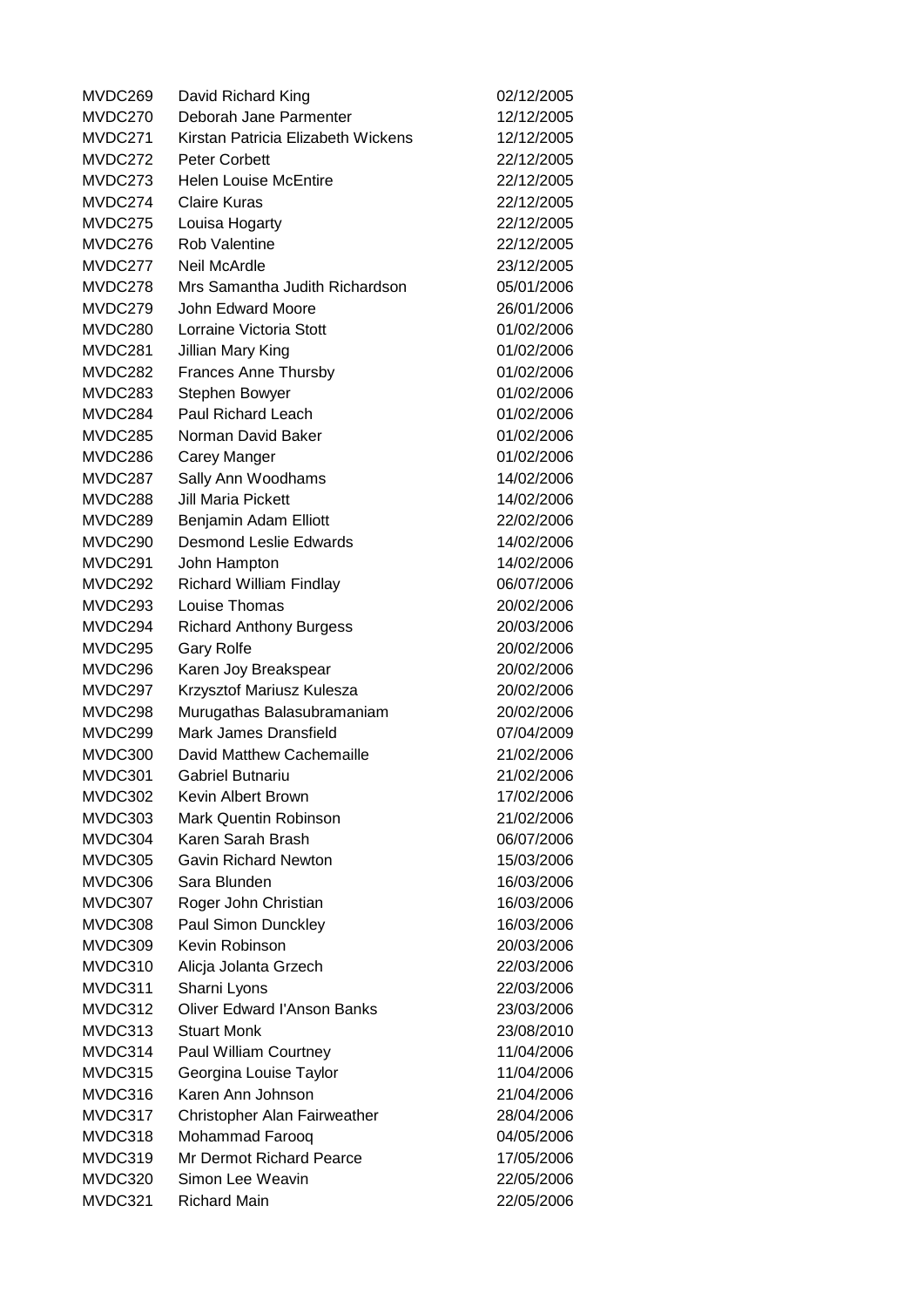MVDC322 Andrew Mark Moullin 28/05/2006 MVDC323 Melanie Gowers 01/06/2006 MVDC324 Christopher James Gowers 01/06/2006 MVDC325 Nicholas John Lapthorn 02/06/2006 MVDC326 Sandra Anne Cooke 05/06/2006 MVDC327 Emma Louise Perrin 07/06/2006 MVDC328 Piers Vincent Berry 08/06/2006 MVDC329 Michael Golding 10/07/2006 MVDC331 John Gordon Glazier 18/07/2006 MVDC332 Roger Keith Musgrove 19/07/2006 MVDC333 Bhavnika Patel 19/07/2006 MVDC334 Andrew David Waugh 21/07/2006 MVDC335 Michael Cameron Ross 01/08/2006 MVDC336 Valerie Dorothy Bundy 03/08/2006 MVDC337 Adrian Timothy Fillmore 03/08/2006 MVDC338 Jonathan Paul Noakes 09/08/2006 MVDC339 Gemma Frances Wells- Colyer 16/08/2006 MVDC340 Lee Brian Sreenan Brown 21/08/2006 MVDC341 Sharon Anne Norminton 23/08/2006 MVDC342 Jon Uffindell 23/08/2006 MVDC343 Adrian David Ewing 30/08/2006 MVDC344 Piotr Chalas 05/09/2006 MVDC345 Mark Stapley 11/09/2006 MVDC346 Jonathan Cameron Adam 19/09/2006 MVDC347 Elizabeth Ward 21/09/2006 MVDC348 Sarah Elizabeth Hart 21/09/2006 MVDC349 Marilyn Summerscales 25/09/2006 MVDC350 Suganthiny Yogamoorthy 26/09/2006 MVDC351 Ratnam Yogamoorthy 26/09/2006 MVDC352 Suzanne Miller 2006 105/10/2006 MVDC353 Martin John Francis 05/10/2006 MVDC354 William Gordon Scouler 06/10/2006 MVDC355 Steven James Hall 12/10/2006 MVDC356 Nicholas Mark Thomas Mace 16/10/2006 MVDC357 Sarah Jones 23/10/2006 MVDC358 Anne Roberts 02/11/2006 MVDC359 Jamie William Cooke 08/11/2006 MVDC360 Nicholas Ansley 08/11/2006 MVDC361 Sandra Ansley 08/11/2006 MVDC362 Steven Lee Murray 09/11/2006 MVDC363 Martin John Williams 16/11/2006 MVDC364 Neil Peter White 20/11/2006 MVDC365 Jeffrey Mark Lawrence Haywood 24/11/2006 MVDC366 Frank Dempsey Rubino 24/11/2006 MVDC367 John Wilson Russell Cooke 27/11/2006 MVDC368 Pauline Cooke 27/11/2006 MVDC369 Suzanne Tracy Richards 29/11/2006 MVDC370 Peter Kenneth Agent 05/12/2006 MVDC371 Chris David Agent 05/12/2006 MVDC372 Lynn Theresa Agent 05/12/2006 MVDC373 Moreen Francis 14/12/2006 MVDC374 Narelle Joy Harrington 18/12/2006 MVDC375 Kishor Dhokia 18/12/2006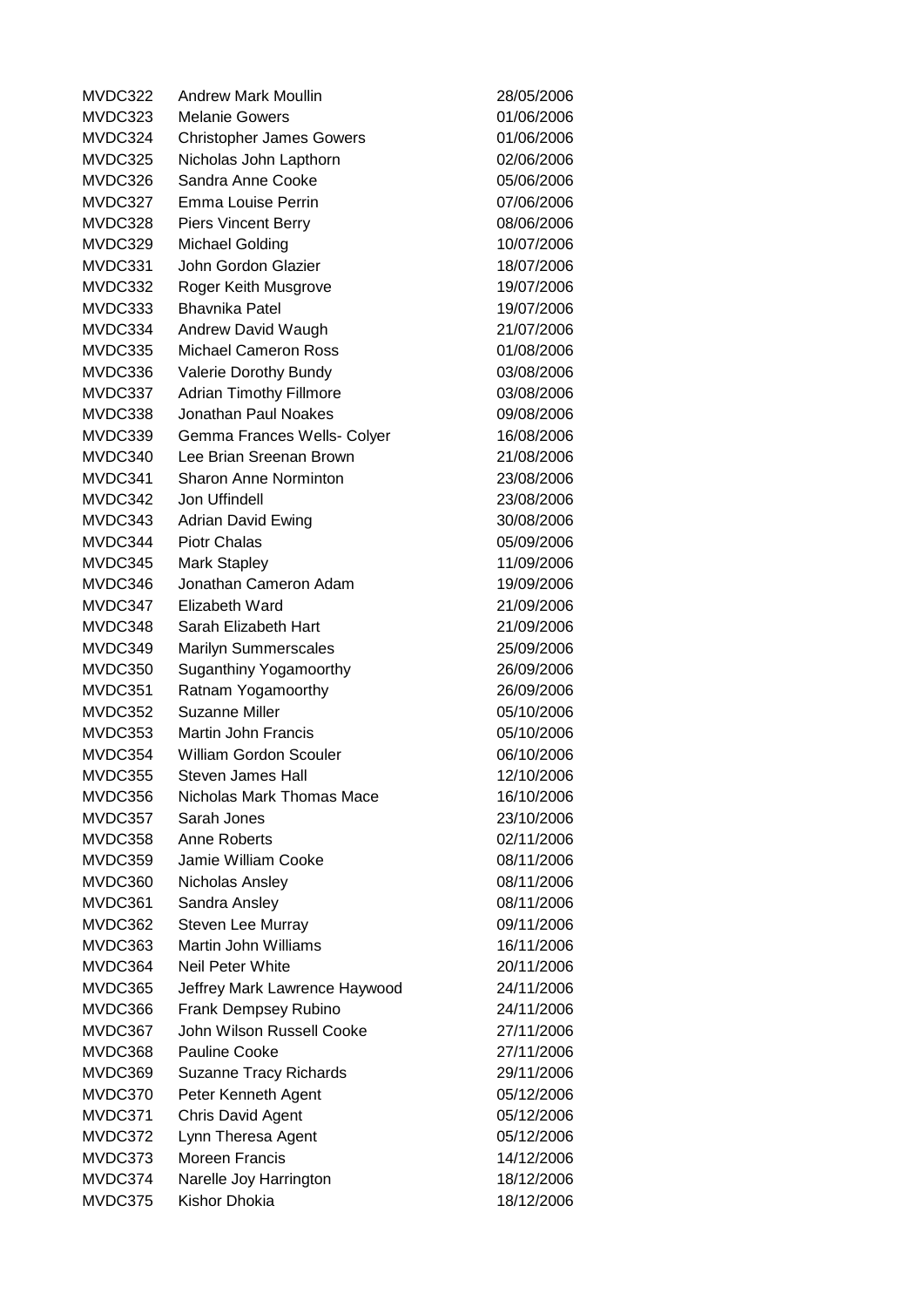MVDC376 Greg James Hollingworth 18/12/2006 MVDC377 Christopher John Huffey 03/01/2007 MVDC378 Malcolm Frederick Kent 09/01/2007 MVDC379 Cindy Karen Bushell 11/01/2007 MVDC380 Jennifer Elizabeth Palmer 16/01/2007 MVDC381 Laurence Richard Berry 25/01/2007 MVDC382 Richard Allen Churchyard 29/01/2007 MVDC383 Giovanni Bianchi 12/02/2007 MVDC384 Rebecca Jane Ballantine 12/02/2007 MVDC385 Adrian Hugh Robinson 20/02/2007 MVDC386 Beverley Chapman 22/02/2007 MVDC387 Rio Bardier Kader 22/02/2007 MVDC388 Barry Lionel Moss 28/02/2007 MVDC389 Victoria Helen Power 01/03/2007 MVDC390 Jack Anthony Paul Matthews 13/03/2007 MVDC391 John Greeves 13/03/2007 MVDC392 Nicholas Benjamin Monroe Garton 19/03/2007 MVDC393 Samantha Jane Williamson 22/03/2007 MVDC394 James Denis Dampier 23/03/2007 MVDC395 Raymond Louvinous Collins 28/03/2007 MVDC396 Peter Falconer 29/03/2007 MVDC397 Nigel Victor Anthony Sinclair 29/05/2007 MVDC398 Michael James Nix 16/04/2007 MVDC399 Esther France 18/04/2007 MVDC400 Matthew Porter 24/04/2007 MVDC401 Janine Ann Lindsey-Jones 02/05/2007 MVDC402 Peter John Rohlfing 02/05/2007 MVDC403 Simon James Butler 04/05/2007 MVDC404 Stuart Daniel Russell 10/05/2007 MVDC405 Brian Michael Foley 14/05/2007 MVDC406 Nicholas Wylie 15/05/2007 MVDC407 Michael James Alexander Smyth 15/05/2007 MVDC408 Carl Phillip Farrant 15/05/2007 MVDC409 Robert Worley Harrow 21/05/2007 MVDC410 Robert Michael Cumper 21/05/2007 MVDC411 Stephen William Farnham 12/06/2007 MVDC412 Ruth Hopkins 12/06/2007 MVDC413 Alison Claire Green 20/06/2007 MVDC414 Graham Alan James McGrath 20/06/2007 MVDC415 Holly Jane Pealling 22/06/2007 MVDC416 Jack Conway 29/06/2007 MVDC417 Kimberley Walter **Nights** 09/07/2007 MVDC418 Ambrosine Jane Desoutter 11/07/2007 MVDC419 Heather Grace Kerr 23/07/2007 MVDC420 Kirsty Elliott 23/07/2007 MVDC421 Caroline Rose 02/08/2007 MVDC422 Carlos Filipe Pereira Ribeiro 07/08/2007 MVDC423 Robert James Woodfin 10/08/2007 MVDC424 Robin Neil Farmer 22/08/2007 MVDC425 Sebastian Hinault 04/09/2007 MVDC426 Krzysztof Dariusz Wilkos 11/09/2007 MVDC427 Robert Keen 22/10/2007 MVDC428 Derek Charles Clinker 15/11/2007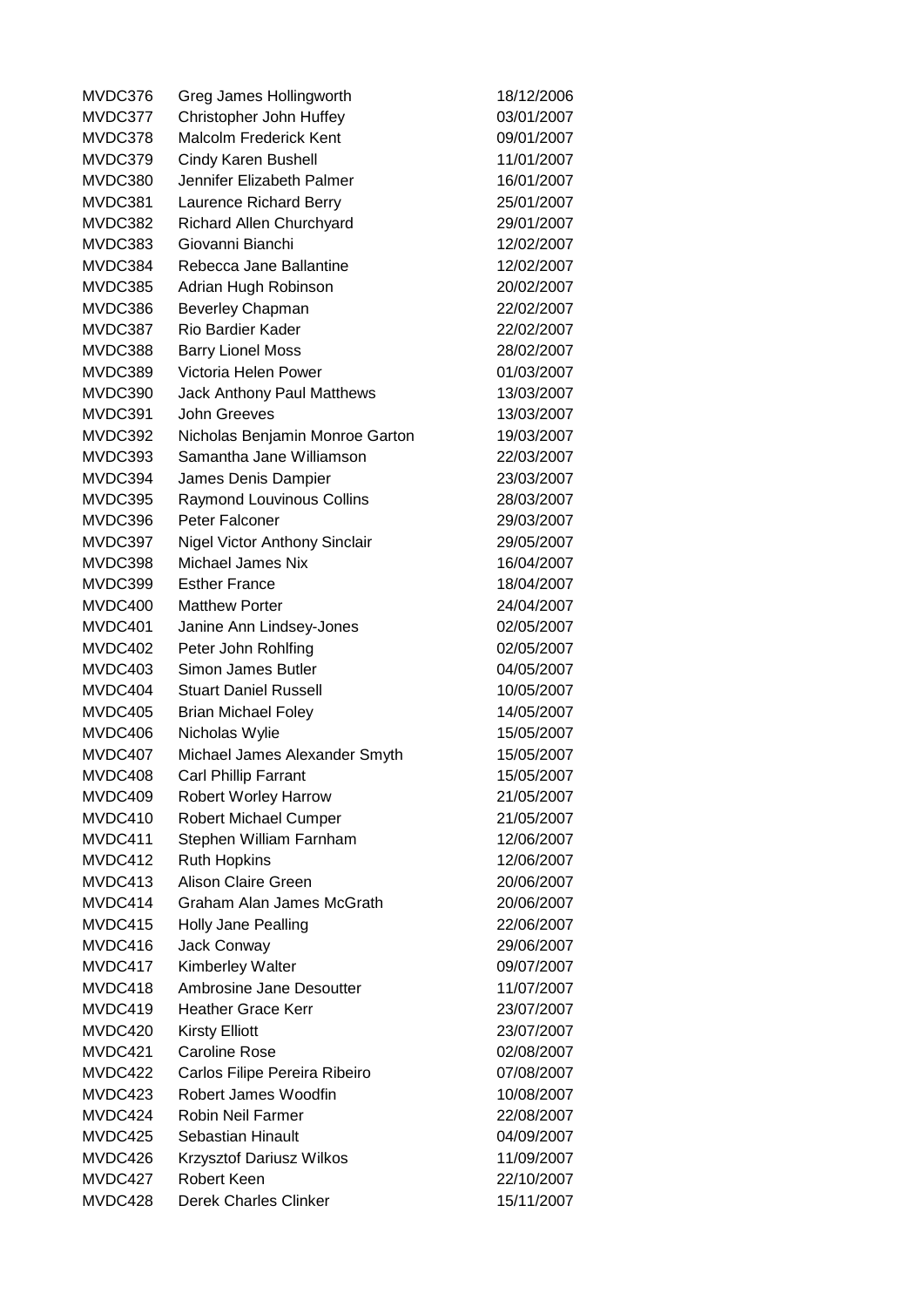| MVDC429 | June Linda Clinker                | 15/11/2007 |
|---------|-----------------------------------|------------|
| MVDC430 | Teresa Warren                     | 10/12/2007 |
| MVDC431 | <b>Alexander Edward Bone</b>      | 19/12/2007 |
| MVDC432 | Carmen Patricia Betancourth Gove  | 21/12/2007 |
| MVDC433 | Helen Katrina Williams            | 02/01/2008 |
| MVDC434 | Linda Muirhead                    | 08/01/2008 |
| MVDC435 | Harris News & Post Office         | 18/01/2008 |
| MVDC436 | Mathew James Horvath              | 21/01/2008 |
| MVDC437 | William John Harmsworth           | 28/01/2008 |
| MVDC438 | Debbie Louise Taylor              | 07/02/2008 |
| MVDC439 | Liz Dunlop                        | 27/02/2008 |
| MVDC440 | <b>Kerriann Collins</b>           | 18/03/2008 |
| MVDC441 | <b>Andrew Charles Heath</b>       | 18/03/2008 |
| MVDC442 | <b>Paul David Childs</b>          | 18/03/2008 |
| MVDC443 | Sally Cox                         | 31/03/2008 |
| MVDC444 | Eldon Richard Wallingford III     | 01/04/2008 |
| MVDC445 | Barry John McCann                 | 04/04/2008 |
| MVDC446 | Shahriar Ahmed                    | 04/04/2008 |
| MVDC447 | Juliette Marie Doyle              | 08/04/2008 |
| MVDC448 | Victoria Leigh Strickland         | 15/04/2008 |
| MVDC449 | <b>Julia Anne Fuller</b>          | 28/04/2008 |
| MVDC450 | Nazgul Kyshtoobaeva               | 28/04/2008 |
| MVDC451 | Paul Christopher George Gaukroger | 07/05/2008 |
| MVDC452 | <b>Craig Phon Custance</b>        | 12/05/2008 |
| MVDC453 | Azad Arvind                       | 13/05/2008 |
| MVDC454 | <b>Adam Richard French</b>        | 20/05/2008 |
| MVDC455 | Mark Mash                         | 21/05/2008 |
| MVDC456 | Juliette Elizabeth Ward           | 30/05/2008 |
| MVDC457 | <b>Graham Paul Tickner</b>        | 24/06/2008 |
| MVDC458 | <b>Tina Sweett</b>                | 24/06/2008 |
| MVDC459 | Jonathan Adam Bradshaw            | 02/07/2008 |
| MVDC460 | <b>Helen Margaret Eves</b>        | 29/07/2008 |
| MVDC461 | <b>Ujiwal Shrestha</b>            | 30/07/2008 |
| MVDC462 | Susan Stephanie Stevenson         | 31/07/2008 |
| MVDC463 | Adam Mandary                      | 07/08/2008 |
| MVDC464 | Paul Anthony Wilkinson            | 12/08/2008 |
| MVDC465 | Neil Martyn Lansdowne             | 15/08/2008 |
| MVDC466 | <b>Thomas Charles Ayling</b>      | 21/08/2008 |
| MVDC467 | Virginia Green                    | 01/09/2008 |
| MVDC468 | Victoria Louise Peneycad          | 02/09/2008 |
| MVDC469 | Emma Louise Stemp                 | 10/09/2008 |
| MVDC470 | <b>Elizabeth Ellis</b>            | 22/09/2008 |
| MVDC471 | Marian Farmer                     | 07/10/2008 |
| MVDC472 | <b>Tracey Pickford</b>            | 10/10/2008 |
| MVDC473 | Suzanna Richardson                | 10/10/2008 |
| MVDC474 | Katharine Rainger                 | 16/10/2008 |
| MVDC475 | Lucy Jane Atkinson                | 20/11/2008 |
| MVDC476 | Irmgard Fatho-Bland               | 03/11/2008 |
| MVDC477 | John Edward French                | 06/11/2008 |
| MVDC478 | Atul Jayanti Bhai Patel           | 10/11/2008 |
| MVDC479 | Sasha Lorraine Silver             | 14/11/2008 |
| MVDC480 | Lynne Patrick                     | 02/12/2008 |
| MVDC481 | Jayeshree Patel                   | 02/12/2008 |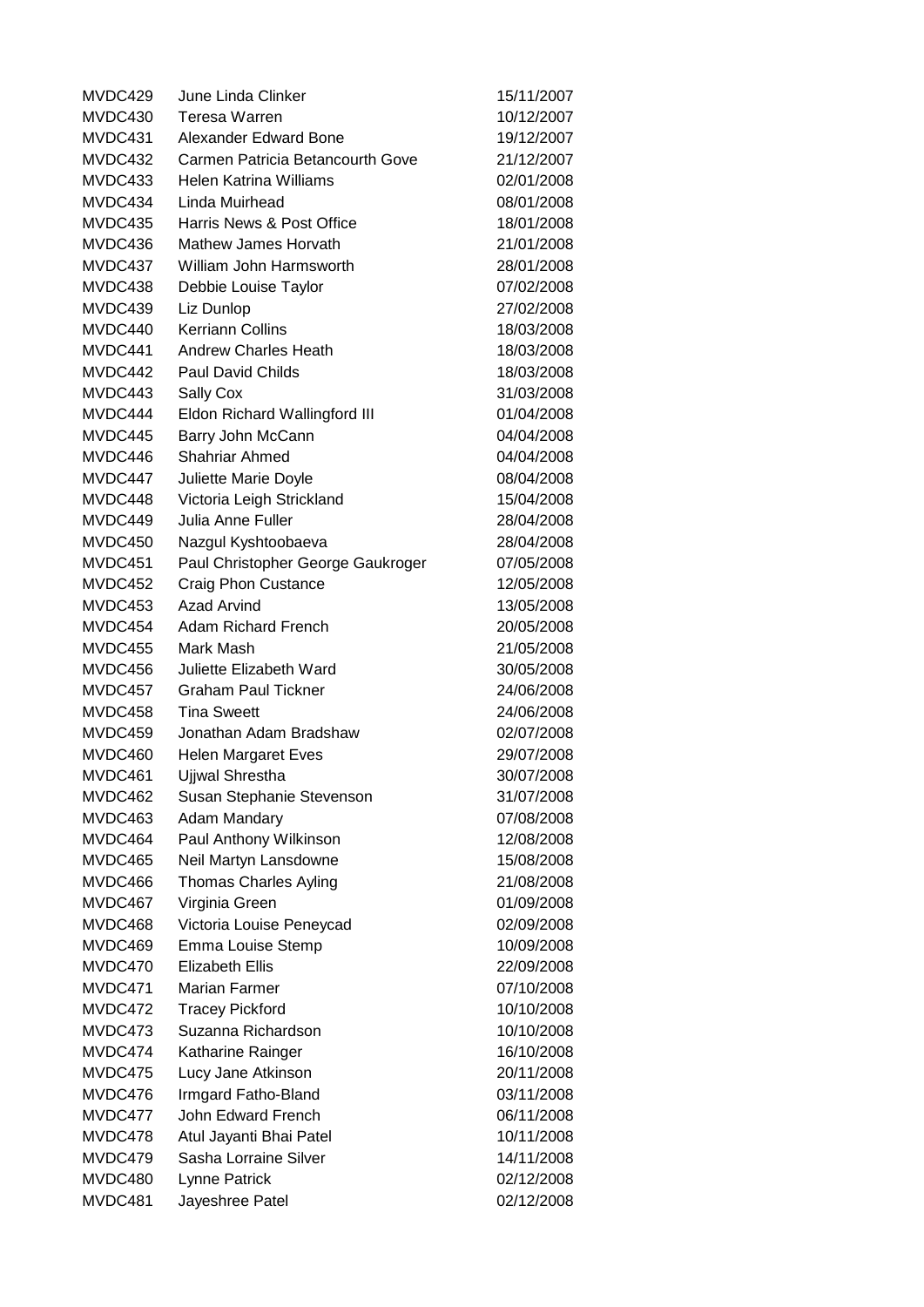MVDC482 Jana Liduchova 02/12/2008 MVDC483 Nicholas Somers Platt 16/12/2008 MVDC484 Marcus Phon Custance 22/12/2008 MVDC485 Pragna Patel 22/12/2008 MVDC486 Richard Leon Taylor 31/12/2008 MVDC487 Thomas Hadcroft 13/01/2009 MVDC488 Jennifer Sue Robertson 13/01/2009 MVDC489 Robert Charles Barton Clark 14/01/2009 MVDC490 Philip Burkimsher 14/01/2009 MVDC491 Andrea Isabel Meyer 26/01/2009 MVDC492 Kornel Pavel 2008 120 04/02/2009 MVDC493 Thomas Johnston Haywood 11/02/2009 MVDC494 Nigel Roy Pigden 18/02/2009 MVDC495 Jigna Patel 23/02/2009 MVDC496 Justin Richard Ortlepp 02/03/2009 MVDC497 Pamela Jane Holmes 18/03/2009 MVDC498 Mark David Bradford 18/03/2009 MVDC499 Christine Linda King 19/03/2009 MVDC500 Jennifer Linda Gaukroger 31/03/2009 MVDC501 Ramasamy Saravanan 31/03/2009 MVDC502 Jeremy Hamilton Hart 31/03/2009 MVDC503 Christopher John Siegle 06/04/2009 MVDC504 Carolyn Ashwood 22/04/2009 MVDC505 Ronald John O'Sullivan 27/04/2009 MVDC506 Andrew James Gould 01/05/2009 MVDC507 Thomas Alexander David Richardson 11/05/2009 MVDC508 Daniel Johannes Retief 13/05/2009 MVDC509 Adam Richard Croxall 18/05/2009 MVDC510 Terence Lyszyk 02/06/2009 MVDC511 Jeanette Gail Hamilton 09/06/2009 MVDC512 Scott Kennard 15/06/2009 MVDC513 Barbara Ann Jackson 22/06/2009 MVDC514 Damian John Spalding 29/06/2009 MVDC515 Lydie Faisnel 01/07/2009 MVDC516 Gavin Michael Sloan Lewis 24/07/2009 MVDC517 Christine Megan Broom 29/07/2009 MVDC518 Katherine Yardley-Turpin 29/07/2009 MVDC519 Daniel John McEvilly 30/07/2009 MVDC520 Charlotte Poole 05/08/2009 MVDC521 Matthew Jordan 2008/2009 MVDC522 Philip Christopher Ilekendi 18/08/2009 MVDC523 Jeanette Linda Ludlam 18/08/2009 MVDC524 Timothy Peter Whitley 11/09/2009 MVDC525 Daniel Keith Roebuck 29/09/2009 MVDC526 Dusan Minarcik 15/10/2009 MVDC527 Lesley Helen Yarwood 16/10/2009 MVDC528 Adam Theobald 19/10/2009 MVDC529 Simon Alexander Spevack 29/10/2009 MVDC530 Ian Robert Lloyd Cochrane 02/11/2009 MVDC531 Rory Charles Macpherson 03/11/2009 MVDC532 Gregory David Norman 12/11/2009 MVDC533 Laura Nicoll 19/11/2009 MVDC534 Jacqueline Walmisley 07/12/2009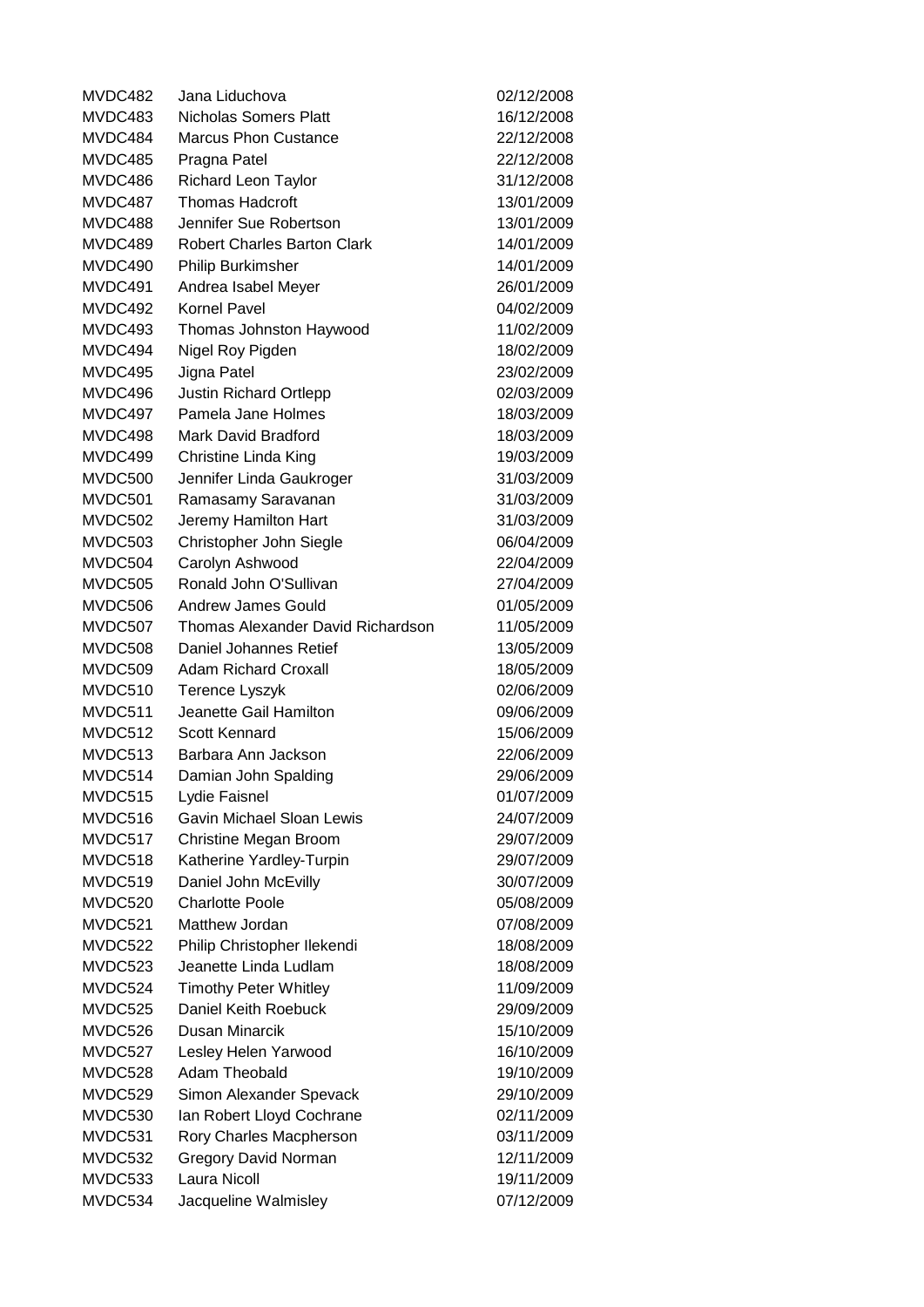MVDC535 Nicholas David Russell 07/12/2009 MVDC536 Peter Nicoll 15/12/2009 MVDC537 Veronica Anne Maouhoub 16/12/2009 MVDC538 Jennifer Jane Renee 16/12/2009 MVDC539 Christine Ann Spillane 18/01/2010 MVDC540 Wendy Nevins 27/01/2010 MVDC541 Belinda Jayne Cardy 29/01/2010 MVDC542 Mark David Thornhill 02/02/2010 MVDC543 Baljit Singh Sambih 03/02/2010 MVDC544 Puneet Kaur Sambih 03/02/2010 MVDC545 Penny Anne Thornhill 09/02/2010 MVDC546 Shree Krishna Karanjeet 11/02/2010 MVDC547 John Vivian Dipre 11/03/2010 MVDC549 Helen Elizabeth Martin 29/03/2010 MVDC550 Jennifer Carol Williams 07/04/2010 MVDC551 Stephen Alec Stuart Lipp 07/04/2010 MVDC552 Claudia Ruby Dominique Webb 12/04/2010 MVDC553 Lynda France 13/04/2010 MVDC554 Martin John Oakhill 20/04/2010 MVDC555 Catherine Elaine Adams 23/04/2010 MVDC556 Guy David Hicks 06/05/2010 MVDC557 Patrick John Fothergill 06/05/2010 MVDC558 David Michael Adam 11/05/2010 MVDC559 James Ernest Piercy 17/05/2010 MVDC560 Diana Maria Haycock 17/05/2010 MVDC561 Paul Bancroft 17/05/2010 MVDC562 Nayan Jitendra Patel 17/05/2010 MVDC563 Amanda Jean Ayling 19/05/2010 MVDC564 Steven Peter Emerson 28/05/2010 MVDC565 Paul Adrian Rowlands 29/06/2010 MVDC566 Joshua Cameron Reid 08/07/2010 MVDC567 Simon William Northfield 13/07/2010 MVDC568 Andrew Smith 13/07/2010 MVDC569 Steven Paul Tinney 16/07/2010 MVDC570 Stuart Gary Miles 19/07/2010 MVDC571 Thomas Gerald Oconnor 19/08/2010 MVDC572 Dominic McGill 25/08/2010 MVDC573 Donna Lee-Ann Northfield 25/08/2010 MVDC574 Adam Conisbee 08/09/2010 MVDC575 Jonathan Greetham 22/09/2010 MVDC576 Frederick James Scowen 05/10/2010 MVDC577 Emma Poingdestre 08/10/2010 MVDC578 Thomas Tagg 08/10/2010 MVDC579 Michael David Bartlett 13/10/2010 MVDC580 Hefin Wyn Hughes 20/10/2010 MVDC581 David William Wickenden 27/10/2010 MVDC582 Allana Rose Hajdu 28/10/2010 MVDC583 Georgina Willoughby 29/11/2010 MVDC584 Maciej Fiutakiewicz 29/11/2010 MVDC585 David Frederick Clarke 22/12/2010 MVDC586 Michael John Shepherd 22/12/2010 MVDC587 Sally Maria Howes 12/01/2011 MVDC588 Christine Charman 17/01/2011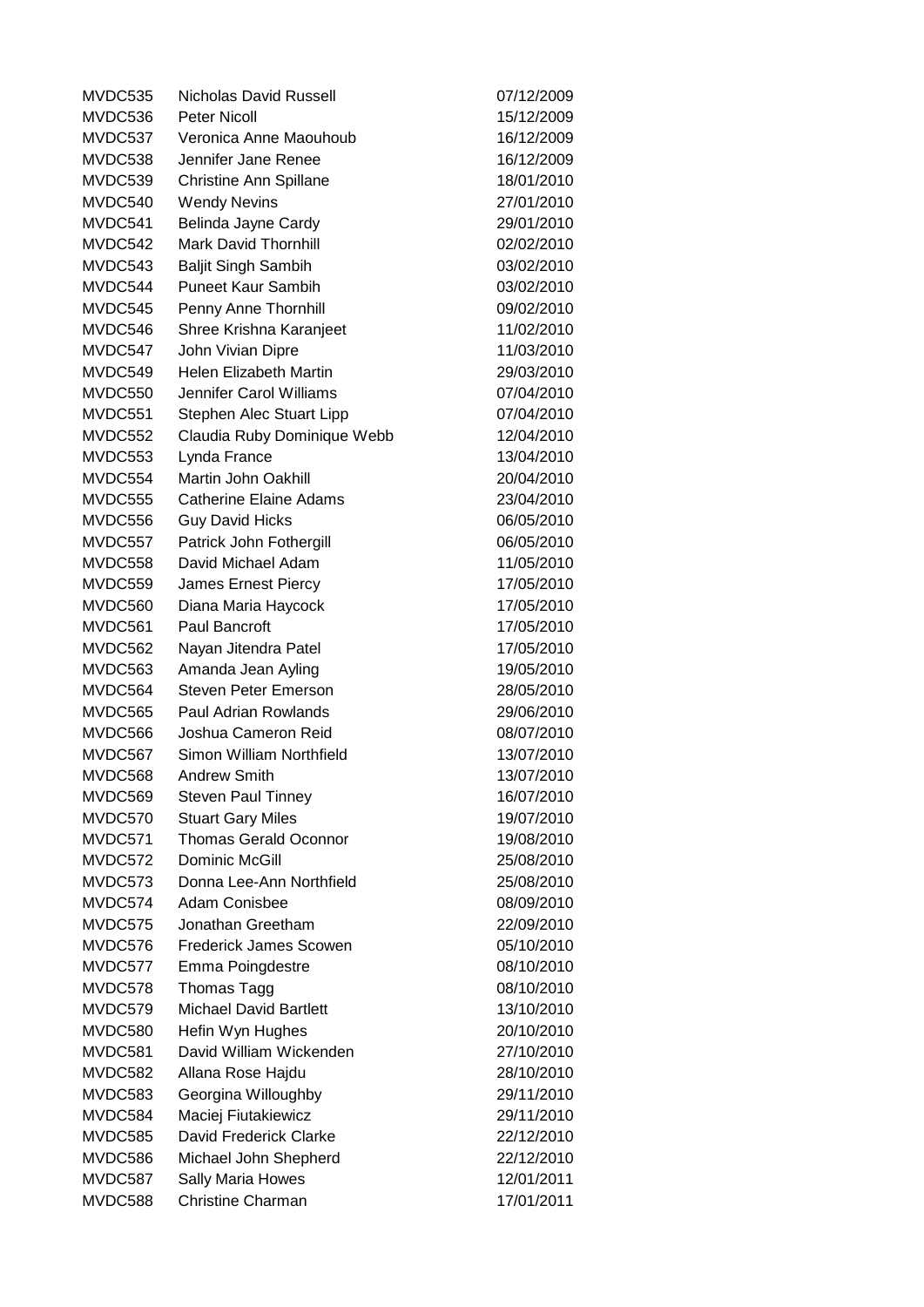| MVDC589 | Gemma Firth                        | 13/01/2011 |
|---------|------------------------------------|------------|
| MVDC590 | Michael Nelson                     | 14/01/2011 |
| MVDC591 | Carine Antoinette Bricka           | 07/02/2011 |
| MVDC592 | Amy Gater                          | 22/02/2011 |
| MVDC593 | Leo Busuttil                       | 22/02/2011 |
| MVDC594 | <b>Abdul Latib</b>                 | 25/02/2011 |
| MVDC595 | <b>Adam Robert Tucker</b>          | 14/03/2011 |
| MVDC596 | Alfred John Gardner                | 17/03/2011 |
| MVDC597 | David Nicholas Roberts             | 06/04/2011 |
| MVDC598 | Done Damjanowski                   | 06/04/2011 |
| MVDC599 | <b>Charlotte Nicole Musgrove</b>   | 06/04/2011 |
| MVDC600 | <b>Scott Gleadhill</b>             | 06/04/2011 |
| MVDC601 | <b>Matthew Piers Melvin Simson</b> | 26/04/2011 |
| MVDC602 | Anna Louise Bennett                | 10/05/2011 |
| MVDC603 | Susan Jean McGovern                | 18/05/2011 |
| MVDC604 | Vicky Lesley Beauchamp             | 31/05/2011 |
| MVDC605 | Paul Jason Power                   | 02/06/2011 |
| MVDC606 | Anishta Govind                     | 09/06/2011 |
| MVDC607 | Justyna Malgorzata Pisarska        | 13/06/2011 |
| MVDC608 | <b>Ronald Bates</b>                | 23/06/2011 |
| MVDC609 | <b>Robert Aris</b>                 | 23/06/2011 |
| MVDC610 | <b>Emily Jane Rose</b>             | 04/07/2011 |
| MVDC611 | Betty Lun Button                   | 04/07/2011 |
| MVDC612 | Jonathan Stent                     | 04/07/2011 |
| MVDC613 | James Greetham                     | 04/07/2011 |
| MVDC614 | Alexander Woollen                  | 04/07/2011 |
| MVDC615 | Jon William Jack Neighbour         | 07/07/2011 |
| MVDC616 | Annette Oram                       | 07/07/2011 |
| MVDC617 | <b>Andrew Collins</b>              | 07/07/2011 |
| MVDC618 | Marta Bialobrzeska                 | 12/07/2011 |
| MVDC619 | Colleen Avril Hair                 | 14/07/2011 |
| MVDC620 | Nicola Katherine Codling           | 22/07/2011 |
| MVDC621 | <b>Michael Thomas French</b>       | 26/07/2011 |
| MVDC622 | Maciej Dudzic                      | 28/07/2011 |
| MVDC623 | Nicola Ann Luscombe                | 25/08/2011 |
| MVDC624 | Lauren Louise McGinnis             | 31/08/2011 |
| MVDC625 | <b>Judy Margaret Ridout</b>        | 01/09/2011 |
| MVDC626 | Isabella Jordaney Stevenson        | 05/09/2011 |
| MVDC627 | William John Russell               | 12/09/2011 |
| MVDC628 | Xavier Andre Bhoyroo               | 13/09/2011 |
| MVDC629 | Iain David McArthur                | 13/09/2011 |
| MVDC630 | <b>Susan Clark</b>                 | 15/09/2011 |
| MVDC631 | <b>Elizabeth Perkins</b>           | 15/09/2011 |
| MVDC632 | Elizabeth Ruth Coley               | 19/09/2011 |
| MVDC633 | Vijayakumar Rajagopal              | 23/09/2011 |
| MVDC634 | Mark Rodier                        | 23/09/2011 |
| MVDC635 | Jonathan William Clements          | 26/09/2011 |
| MVDC636 | <b>Grant Matthew Steele</b>        | 26/09/2011 |
| MVDC637 | Louise Anne Sansom                 | 18/10/2011 |
| MVDC638 | Simon Peter Moss                   | 18/10/2011 |
| MVDC639 | Lee John Cary Nicholls             | 21/10/2011 |
| MVDC640 | Kareem Naaman                      | 01/11/2011 |
| MVDC641 | Baskarathas Anthony Vijenthrathas  | 07/11/2011 |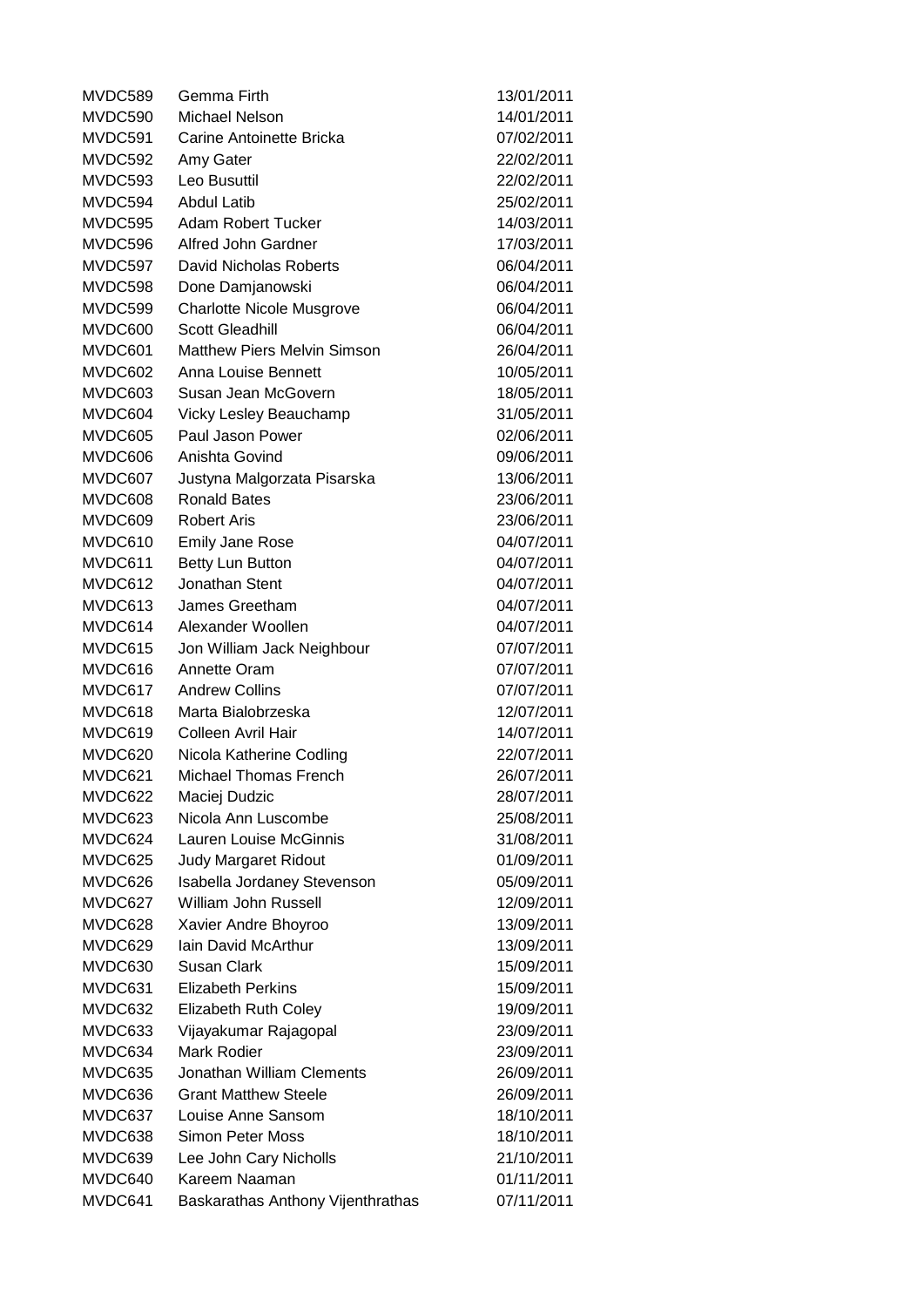| MVDC642            | <b>Richard Bernard Keyter</b>                         | 07/11/2011               |
|--------------------|-------------------------------------------------------|--------------------------|
| MVDC643            | Joseph Burch                                          | 07/11/2011               |
| MVDC644            | Deborah Bancroft                                      | 24/11/2011               |
| MVDC645            | Jennifer Jane Martin                                  | 25/11/2011               |
| MVDC646            | Alan Martin                                           | 25/11/2011               |
| MVDC647            | <b>Felicity Charlotte Smith</b>                       | 14/12/2011               |
| MVDC648            | Michelle Joan Hudspith                                | 22/12/2011               |
| MVDC649            | <b>Colin Ross Crerar Manuel</b>                       | 06/01/2012               |
| MVDC650            | Scott Joseph Parry                                    | 13/01/2012               |
| MVDC651            | Andrew Humphreys-Parotte                              | 23/01/2012               |
| MVDC652            | Kevin John Frampton                                   | 31/01/2012               |
| MVDC653            | Joy Robinson                                          | 07/02/2012               |
| MVDC654            | Richard Allan John Chapman                            | 14/02/2012               |
| MVDC655            | David Mark Newman                                     | 20/02/2012               |
| MVDC656            | Daniel Edmund Pitt                                    | 28/02/2012               |
| MVDC657            | Agnieszka Anna Beutel                                 | 29/02/2012               |
| MVDC658            | Shauni Anne Marie Stirling                            | 09/03/2012               |
| MVDC659            | <b>Richard Lyons</b>                                  | 27/03/2012               |
| MVDC660            | Angela Edith Coughlin                                 | 03/04/2012               |
| MVDC661            | Alexander John Walker                                 | 03/04/2012               |
| MVDC662            | <b>Martin Paul Edwards</b>                            | 23/04/2012               |
| MVDC663            | Nicola Clare Landymore                                | 03/05/2012               |
| MVDC664            | Claire Michelle Freeman                               | 17/05/2012               |
| MVDC665            | Simon Paul Alan Gadd                                  | 10/07/2012               |
| MVDC666            |                                                       | 17/07/2012               |
| MVDC667            | <b>Stuart William Ferguson</b><br>Luke David Tomaszko | 19/07/2012               |
|                    | Karen Elna Barford                                    |                          |
| MVDC668            |                                                       | 19/07/2012               |
| MVDC669            | <b>Graham Battershill</b>                             | 30/07/2012               |
| MVDC670<br>MVDC671 | <b>Bulvipa Parker</b>                                 | 09/08/2012               |
|                    | Alan Richard Fennelly<br>Linden Van Clute             | 28/08/2012               |
| MVDC672            |                                                       | 29/08/2012<br>06/09/2012 |
| MVDC673            | Mark Aaron Wood                                       |                          |
| MVDC674            | Benjamin William Reavley                              | 17/09/2012               |
| MVDC675            | Thomas Nolan                                          | 08/10/2012               |
| MVDC676            | Rachel Monaghan                                       | 08/10/2012               |
| MVDC677            | Deborah Laura Bowen                                   | 08/10/2012               |
| MVDC678            | <b>Krzysztof Beutel</b>                               | 18/10/2012               |
| MVDC679            | Semein Shoaib                                         | 22/10/2012               |
| MVDC680            | Nancy Dawn Skelton                                    | 07/11/2012               |
| MVDC681            | Andreas Thoukydides                                   | 30/11/2012               |
| MVDC682            | <b>Matthew Dries</b>                                  | 05/12/2012               |
| MVDC683            | <b>Robert Rawlings</b>                                | 05/12/2012               |
| MVDC684            | Jason Smith                                           | 06/12/2012               |
| MVDC685            | Marianne Lyne                                         | 12/12/2012               |
| MVDC686            | Anneliese Jane Cameron                                | 19/12/2012               |
| MVDC687            | <b>Matthew David Switez-Glowacz</b>                   | 02/01/2013               |
| MVDC688            | Samantha Susan Kilminster                             | 07/01/2013               |
| MVDC689            | Alison Caroline Woodbridge                            | 09/01/2013               |
| MVDC690            | <b>Matthew James Simovic</b>                          | 17/01/2013               |
| MVDC691            | Mayadunnage Gihini Pramode Mayadunna                  | 13/02/2013               |
| MVDC692            | Gurdeep Manku                                         | 18/02/2013               |
| MVDC693            | <b>Mitchell Skilton</b>                               | 26/02/2013               |
| MVDC694            | John Edward David Sursham                             | 07/03/2013               |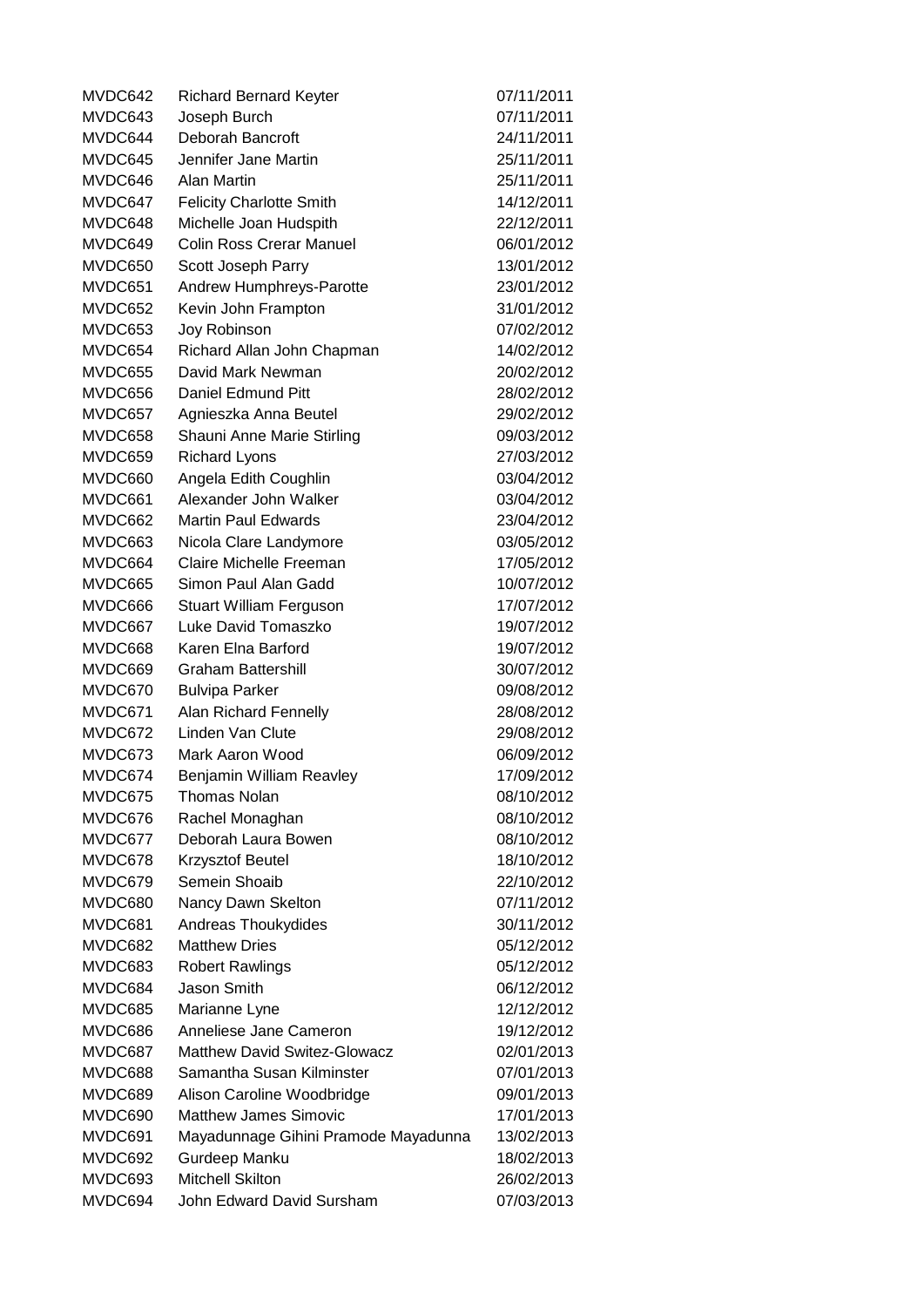MVDC695 Andrew David Rees 13/03/2013 MVDC696 Danny Peter Nixon 27/03/2013 MVDC697 Kirsty Louise Doneathy 04/04/2013 MVDC698 Christie Neil Ormond 08/04/2013 MVDC699 Stephanie Michelle Fox 25/04/2013 MVDC700 Pawel Tomczak 22/05/2013 MVDC701 Caroline Jane Coe 03/06/2013 MVDC702 Darren Cooper 07/06/2013 MVDC703 Agnieszka Zywanowska 20/06/2013 MVDC704 Toni Allen 09/07/2013 MVDC705 Mitica Lazarovici 09/07/2013 MVDC706 Andrea Susan Mir 11/07/2013 MVDC707 Sally Louise Hole 22/07/2013 MVDC708 Philip Christopher Morton 31/07/2013 MVDC709 Justin John Izatt 07/08/2013 MVDC710 Vivienne Fernley-Jones 12/08/2013 MVDC711 Matthew Knoyle 15/08/2013 MVDC712 Michael Scott Ferguson 15/08/2013 MVDC713 Michelle Syred 03/09/2013 MVDC714 Matthew David King 03/09/2013 MVDC715 Selaudin Bahaj 20/09/2013 MVDC716 Emma Mary Smith 20/09/2013 MVDC717 Carl Michael James Tiffin 20/09/2013 MVDC718 Stuart John Furlonger 07/10/2013 MVDC719 Nicholas Rogers 09/10/2013 MVDC720 Tracy Ann Rogers 09/10/2013 MVDC721 Robert Daniel Sean Rosedale 24/10/2013 MVDC722 Richard Ian Knight 24/10/2013 MVDC723 Palanisamy Subbaiya 24/10/2013 MVDC725 John Morgan Jenkins 04/11/2013 MVDC726 Jeyakanth Murugiah 20/11/2013 MVDC727 Nadarasa Ketheeswaray 20/11/2013 MVDC728 John Gary Mulqueen 21/11/2013 MVDC729 Natasha Charlotte Mills 28/11/2013 MVDC730 Alexander Thomas Munro 18/12/2013 MVDC731 Jon-Paul Day 23/12/1013 MVDC732 Claudia Marie Hughes 03/01/2014 MVDC733 Kerry Loraine 08/01/2014 MVDC734 David Donnelly 27/01/2014 MVDC735 Malgorzata Halina Farkas 05/02/2014 MVDC736 Robert Stuart Lawson 14/02/2014 MVDC737 Michael Terence Double 18/02/2014 MVDC738 Michael John Willans 24/02/2014 MVDC739 Allen Jackson 24/02/2014 MVDC740 Julia Elise Munroe Burrows 25/02/2014 MVDC741 Stephen Mark Young 25/02/2014 MVDC742 Anna Louise Taylor 26/02/2014 MVDC743 Madhavi Jones 06/03/2014 MVDC744 Jason Paul Lock 02/04/2014 MVDC745 Bruno Alexandre Rodrigues 14/04/2014 MVDC745 Miss Krisztina Huszar 20/05/2014 MVDC746 Mr James Mercer 20/05/2014 MVDC748 Carl Theobald 22/05/2014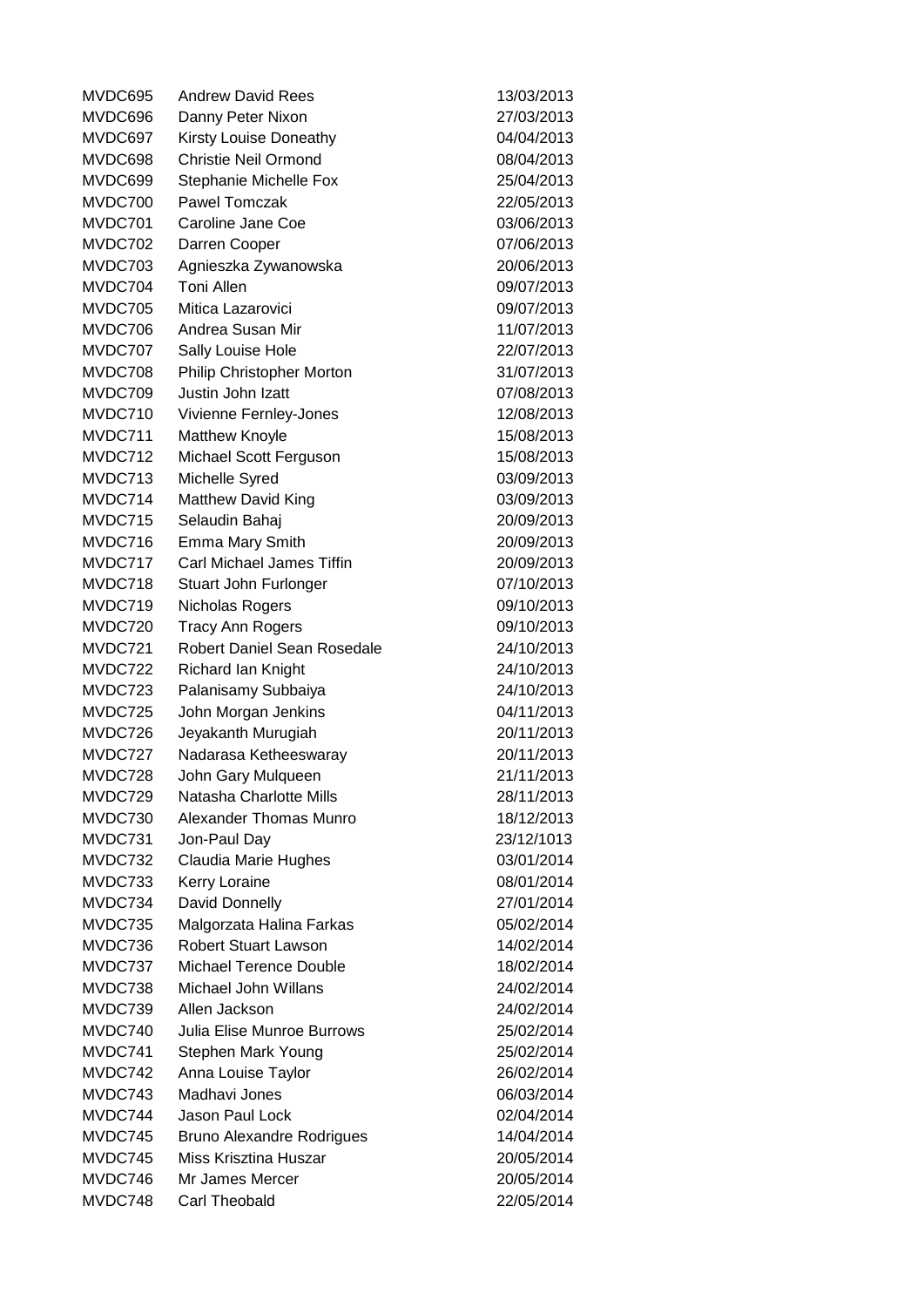MVDC749 Mr Vasil Stoyanov 27/05/2014 MVDC750 Lucimar Oliveira da Costa 29/05/2014 MVDC751 Mr Roger Jones 23/06/2014 MVDC752 Miss Jessica Jane Machin 25/06/2014 MVDC753 Miss Dawn Ann Jones 25/06/2014 MVDC754 Mr Charlie Pountney 08/07/2014 MVDC755 Mrs Christine Ann Nolan 16/07/2014 MVDC756 Mr Ricardo Planter 16/07/2014 MVDC757 Mr Michael Lawrence 16/07/2014 MVDC758 Mr Alexander Lewis Jones 16/07/2014 MVDC759 Miss Jessica Emily Shaw 22/07/2014 MVDC760 Mr David Charles Bourne 22/07/2014 MVDC761 Mr Emerson James McCall 01/10/2014 MVDC762 Ms April Miranda Sherlock 24/07/2014 MVDC763 Mrs Wendy Harvey 201008/2014 MVDC764 Ms Lorna Dorothy Kathleen Wootton 04/08/2014 MVDC765 Miss Lindsay Ann Rowlett 06/08/2014 MVDC766 Mr Antony Richard Abel 11/08/2014 MVDC767 Mrs Sarah Anne Abel 11/08/2014 MVDC768 Mr Botond Iozsef Meszaros 14/08/2014 MVDC769 Mrs Angela May Saunders 21/08/2014 MVDC770 Ms Georgina May Saunders 21/08/2014 MVDC771 Miss Victoria Elizabeth Brown 29/08/2014 MVDC773 Mr Stephen Philip Creswick 08/09/2014 MVDC774 Mr Marc Duncan Cox-Muggridge 10/09/2014 MVDC775 Miss Victoria Claire Smith 12/09/2014 MVDC775 Sandra Sharon Jones 01/10/2014 MVDC777 Mr Clinton Marc Van Niekerk 03/10/2014 MVDC778 Ms Soo Yean Kim 10/10/2014 MVDC779 Mr Steven Robert Kavanagh 15/10/2014 MVDC780 Miss Hanne Cole 15/10/2014 MVDC781 Miss Emma-Louise Topping 22/10/2014 MVDC782 Mr Owen Osborne Anderson 29/10/2014 MVDC783 Ms Wendy Jane Baker 30/10/2014 MVDC784 Mr Robert Jeffrey Gibson 30/10/2014 MVDC785 Mrs Lauren Jayne Taylor 06/11/2014 MVDC786 Mr Michael Beresford Faulkner 26/11/2014 MVDC787 Miss Georgina Lucy Pettitt 26/11/2014 MVDC788 Mr Oliver Pascale Benoit Dubuisson 02/12/2014 MVDC789 Miss Jessica Anne Cleaver 19/12/2014 MVDC790 Miss Jodie Ellen Adele Booker 19/12/2014 MVDC792 Ms Iwona Kepinska 1986 1997/01/2015 MVDC793 Mr Sagbo Cosme Kintonouza 19/01/2015 MVDC794 Mr Ross Graham Baker 26/01/2015 MVDC795 Mr Steven Anthony Granger 30/01/2015 MVDC796 Mrs Calire Vanessa Palmer 11/02/2015 MVDC797 Miss Kataryzna Dorota Zakrzewska 13/02/2015 MVDC798 Mr Peter Michael Harnett 02/03/2015 MVDC799 Mr Warren Lee Buitendag 02/03/2015 MVDC800 Miss Dawn Marie Smith 02/03/2015 MVDC801 Miss Amy Louise Clarke 10/03/2015 MVDC802 Mrs Sarah Heather Davis 12/03/2015 MVDC803 Miss Katherine Alice Elkin 16/03/2015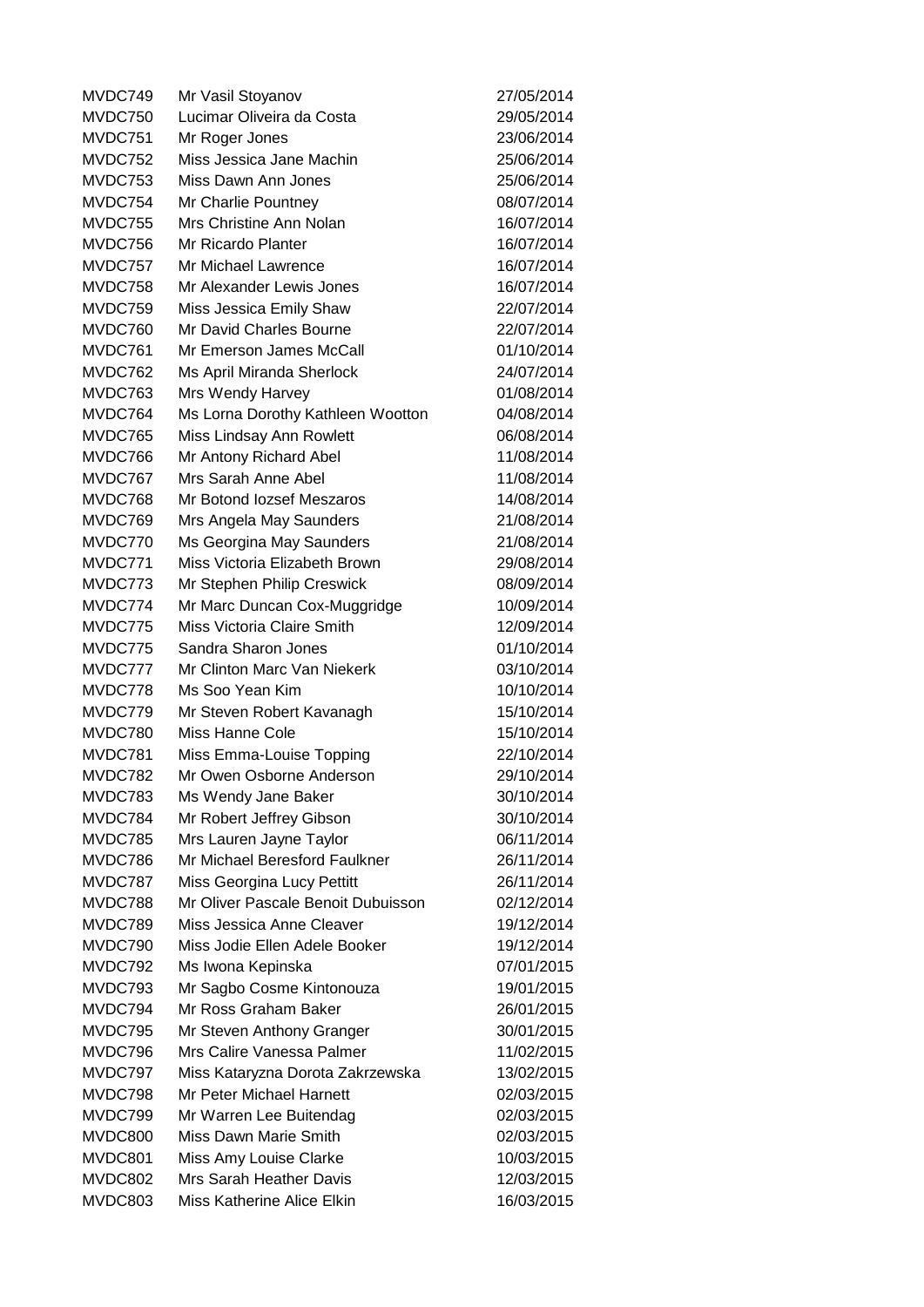MVDC804 Mr Toby Michael Collister 23/03/2015 MVDC805 Mr Ryan Thomas Cox 31/03/2015 MVDC806 Mrs Tracey Diane Wilson 23/04/2015 MVDC807 Miss Dajana Kociova 05/05/2015 MVDC808 Miss Mari Clarke 11/05/2015 MVDC809 Mrs Beverley Maria Ann JAck 12/05/2015 MVDC810 Miss Youngjoo Lee 26/05/2015 MVDC811 Mr Alex Bowie 02/06/2015 MVDC812 Mrs Clare Dipre 10/06/2015 MVDC813 Dr Glenn Peter John Wylie 11/06/2015 MVDC814 Mr Ryan Taylor 17/06/2015 MVDC815 Mr Edward Allan Murphy 22/06/2015 MVDC816 Mr Charles Lemuel Campen 23/06/2015 MVDC817 Mr Prakash Gautam 01/07/2015 MVDC818 Mrs Elizabeth Bryce 08/07/2015 MVDC819 Ms Rebecca Mary Schumacher 13/07/2015 MVDC820 Ms Eloise Marie Desoutter 14/07/2015 MVDC821 Mrs Tracey-Anne Gillard 17/07/2015 MVDC822 Rebecca Jane Hopper 21/07/2015 MVDC823 Mr John Benjamin Hopper 21/07/2015 MVDC824 Ms Alison Jean Di Talamo 30/07/2015 MVDC825 Mr Ben Alexander Boys 06/08/2015 MVDC826 Mr Ivan Peter Hansley 10/08/2015 MVDC827 Mr Nicolas David Ryman 13/08/2015 MVDC828 Mr Simon Andrew Skudder 15/09/2015 MVDC829 Mr Michael David Smith 16/09/2015 MVDC830 Mrs Lorraine Hockey 30/09/2015 MVDC831 Miss Michaela Kantorova 30/09/2015 MVDC832 Mr Michael Welton 05/10/2015 MVDC833 Mrs Glenda-May Freeland 05/10/2015 MVDC834 Miss Emma-Louise Lucas 05/10/2015 MVDC835 Mr Ian Widdowfield 07/10/2015 MVDC836 Miss Cristina Parvu 14/10/2015 MVDC837 Mr Thomas Melville Duncan 19/10/2015 MVDC838 Mr Gerry Smyth 10/11/2015 MVDC839 Mr David Christopher Loveridge 16/11/2015 MVDC840 Mr Jack Charles Horley 16/11/2015 MVDC841 Mr Robert Cyril Ferrier Shanks 19/11/2015 MVDC842 Mr Andrew William Shanks 30/11/2015 MVDC843 Mr Floyd Wesley Rapier 07/12/2015 MVDC844 Mrs Ece Scully 21/12/2015 MVDC845 Mr Shaun Joseph Da Silva 24/12/2015 MVDC846 Mr Rhys Anthony Cox 20/01/2016 MVDC847 Mrs Daniela McManus 25/01/2016 MVDC848 Miss Lorna Byrnes 02/02/2016 MVDC849 Miss Aimee Louise Hall 10/02/2016 MVDC850 Miss Lorna Molly Ann Scott 16/02/2016 MVDC851 Miss Clare Marie Burse 18/02/2016 MVDC852 Mr John George Demaine 22/02/2016 MVDC853 Mr Garry Alan Milner 2008/2016 MVDC854 Mr Frederic Marc Pascal Toussaint-Rouyard 08/03/2016 MVDC855 Miss Millie Elizabeth Rose Dodd 08/03/2016 MVDC856 Mr Robert Martin Cope 14/03/2016